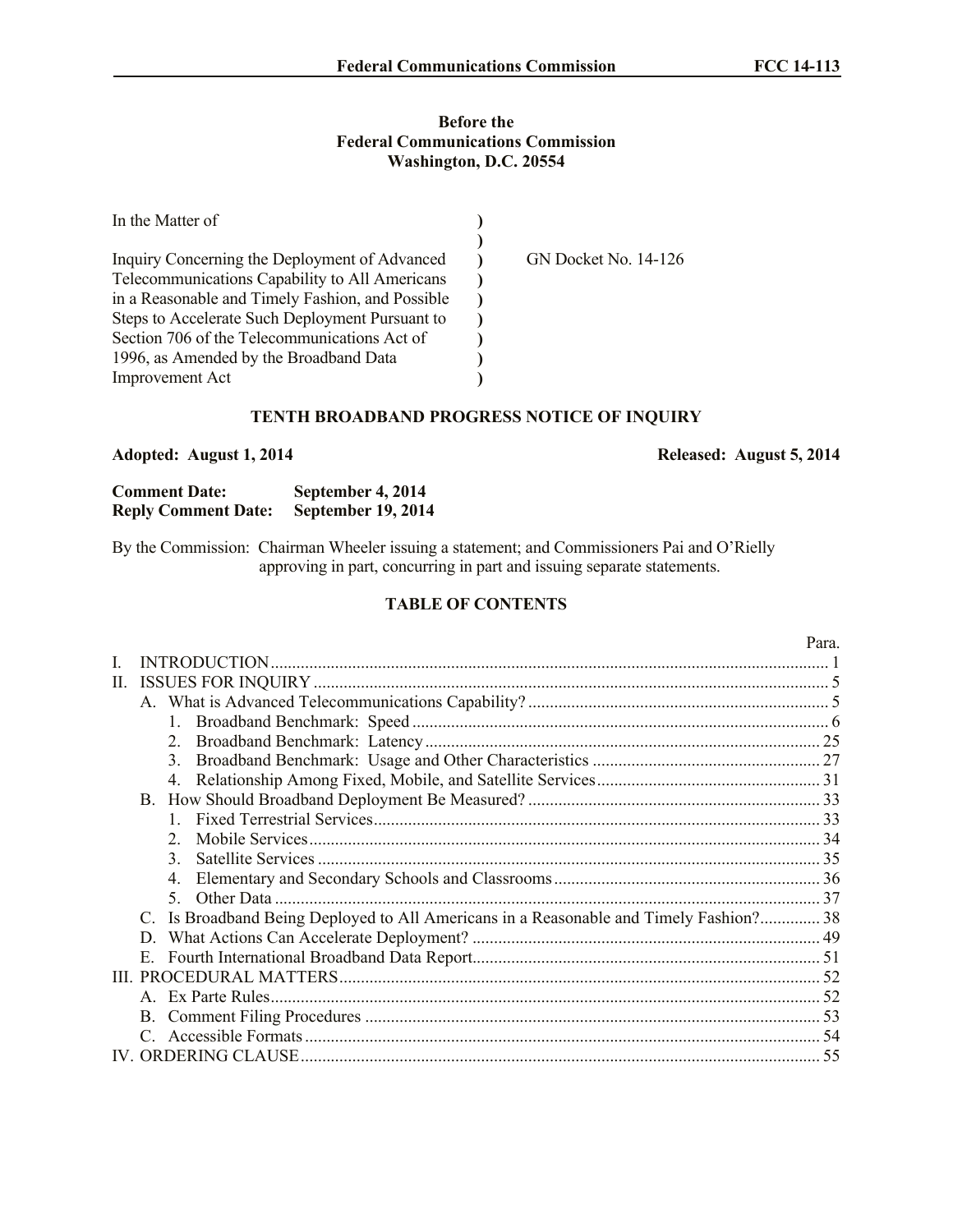### **I. INTRODUCTION**

1. Section 706 of the Telecommunications Act of 1996, as amended (1996 Act), requires the Commission to determine and report annually on "whether advanced telecommunications capability is being deployed to all Americans in a reasonable and timely fashion."<sup>1</sup> This Notice of Inquiry (*Inquiry*) initiates the Commission's assessment of the "availability of advanced telecommunications capability to all Americans (including, in particular, elementary and secondary schools and classrooms).<sup>32</sup> In conducting this *Inquiry*, the Commission must "determine whether advanced telecommunications capability is being deployed to all Americans in a reasonable and timely fashion" and, if the answer is negative, the Commission "shall take immediate action to accelerate deployment of such capability" through a variety of means.<sup>3</sup> In this *Inquiry*, we solicit data and information that will help the Commission make this determination.

2. On August 21, 2012, the Commission released the *Ninth Broadband Progress Notice of Inquiry*. 4 We asked questions in the *Ninth Broadband Progress Notice of Inquiry* and have not issued a corresponding report.<sup>5</sup> To what extent do those questions remain relevant or need to be resolved? Since that last inquiry*,* there have been numerous noteworthy developments in the broadband market and the Commission has continued to take significant steps to accelerate the deployment of modern communications networks. For example, since the last report, the Commission has implemented a second round of Phase I of the Connect America Fund to promote the deployment of broadband-capable infrastructure and more than \$438 million in funding has been disbursed, which will bring new broadband service to more than 1.6 million unserved Americans in the next several years.<sup>6</sup>

3. With this *Inquiry*, we start anew by analyzing current data and seeking information that will enable the Commission to conduct an updated analysis for purposes of its next report. In particular, we seek comment on the benchmarks we should use to define "advanced telecommunications capability," explore whether we should establish separate benchmarks for fixed and mobile services, which data we should rely on in measuring broadband, whether and how we should take into account differences in broadband deployment, particularly between urban areas versus non-urban and Tribal areas, and other issues. We seek comment on whether we should modify the 4 megabits per second (Mbps) download and

 $^{2}$  47 U.S.C. § 1302(b).

3 *Id*.

 1 47 U.S.C. § 1302. Section 706 of the Telecommunications Act of 1996, Pub. L. No. 104-104, § 706, 110 Stat. 56, 153 (1996), as amended by the Broadband Data Improvement Act, Pub. L. No. 110-385, 122 Stat. 4096 (2008), is now codified in Title 47, Chapter 12 of the United States Code. *See* 47 U.S.C. § 1301 *et seq*. The Commission has historically used the term "broadband" to refer to "advanced telecommunications capability" and we do so herein. *See, e.g.*, *Inquiry Concerning the Deployment of Advanced Telecommunications Capability to All Americans in a Reasonable and Timely Fashion*, *and Possible Steps to Accelerate Such Deployment Pursuant to Section 706 of the Telecommunications Act of 1996, as Amended by the Broadband Data Improvement Act*, GN Docket No. 11-121, Eighth Broadband Progress Report, 27 FCC Rcd 10342, 10344, para. 1 n.2 (2012) (*2012 Eighth Broadband Progress Report*).

<sup>4</sup> *Inquiry Concerning the Deployment of Advanced Telecommunications Capability to All Americans in a Reasonable and Timely Fashion*, *and Possible Steps to Accelerate Such Deployment Pursuant to Section 706 of the Telecommunications Act of 1996*, *as Amended by the Broadband Data Improvement Act*, GN Docket No. 12-228, Ninth Broadband Progress Notice of Inquiry, 27 FCC Rcd 10523 (2012) (*Ninth Broadband Progress Notice of Inquiry*).

<sup>5</sup> We note that while the *Ninth Broadband Progress Report* was circulated last year, it was not adopted.

<sup>6</sup> *Wireline Competition Bureau*, *Universal Service Implementation Progress Report*, WC Docket No. 10-90 (Wireline Comp. Bur. rel. Mar. 24, 2014), http://www.fcc.gov/document/universal-service-implementationprogress-report; *see also Connect America Fund; ETC Annual Reports and Certifications*, WC Docket Nos. 10-90, 14-58, Report and Order and Further Notice of Proposed Rulemaking, FCC 14-98 (rel. July 14, 2014).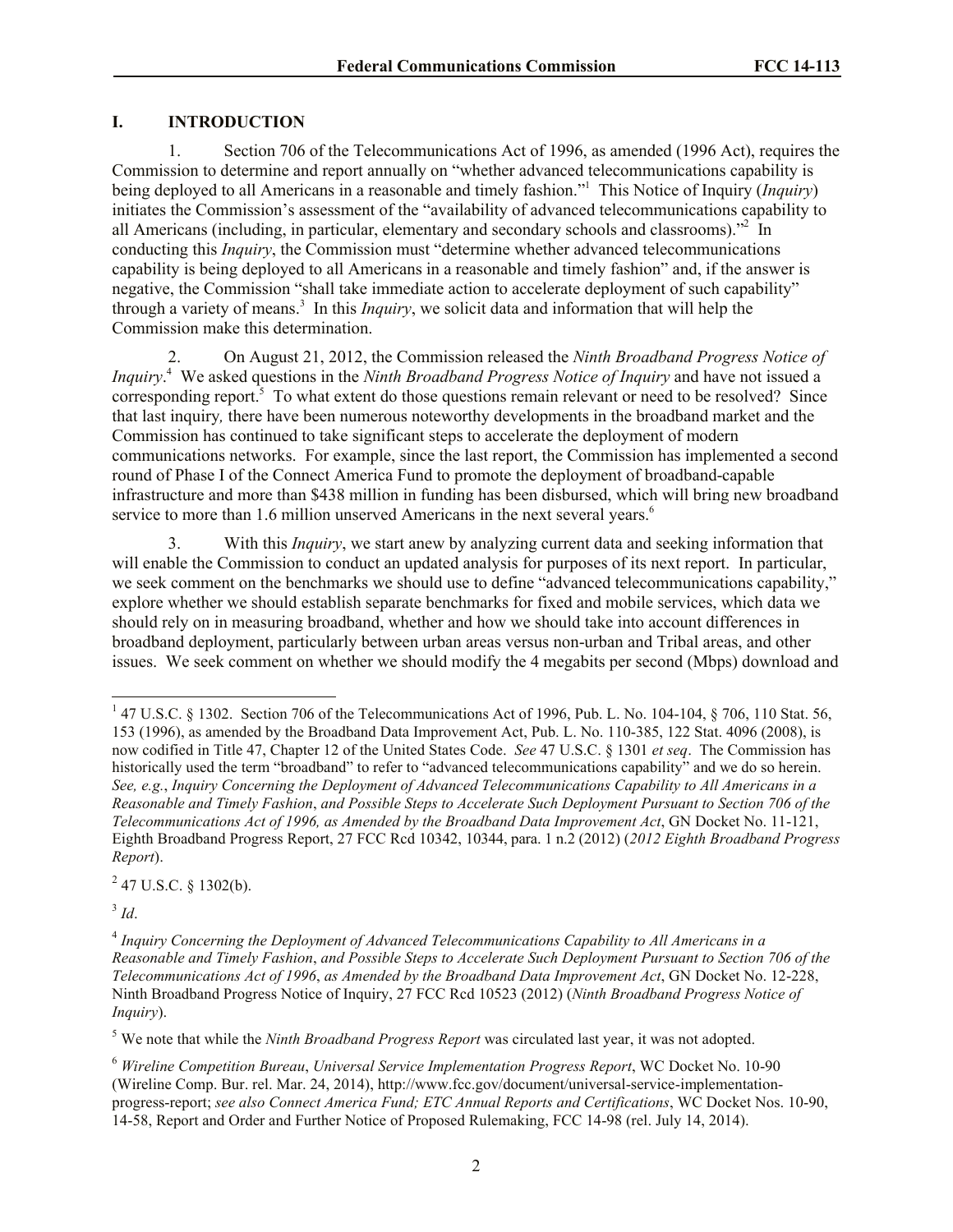1 Mbps upload (4 Mbps/1 Mbps) speed benchmark we have relied on in the past reports. We also seek comment on whether we should consider latency and data usage allowances as additional core characteristics of advanced telecommunications capability.<sup>7</sup>

4. We seek comment on how to address mobile and satellite services data in our section 706 report and on ways to improve the evaluation of mobile and satellite services data. We also seek comment on whether we should establish separate benchmarks for fixed and mobile services, and under what circumstances mobile services may itself satisfy the definition of advanced telecommunications capability and therefore serve as a functional equivalent for fixed broadband that satisfies the definition. For areas where multiple providers have deployed service but none of the services, standing alone, satisfies the broadband benchmark, how (if at all) should we evaluate that deployment for our determination under section 706? Finally, we seek comment on how to improve our analysis concerning broadband availability at elementary and secondary schools. We encourage parties to provide any information that might be useful in our evaluation of broadband availability and welcome innovative ideas on how the Commission can best increase and accelerate broadband availability throughout the nation. We welcome input on all matters relevant to this *Inquiry*, and seek information on the specific issues set forth below.

# **II. ISSUES FOR INQUIRY**

# **A. What is Advanced Telecommunications Capability?**

5. We seek comment on the appropriate definition of advanced telecommunications capability for purposes of the next report. Since the Commission began issuing the broadband progress reports, it has used a speed benchmark to determine whether "advanced telecommunications capability is being deployed to all Americans in a reasonable and timely fashion."<sup>8</sup> Beginning with the *2010 Sixth Broadband Deployment Report*, the Commission has used 4 Mbps download/1 Mbps upload as the speed benchmark.<sup>9</sup> The Commission noted in 2012 that it may be time to update the speed benchmark

 $847$  U.S.C. § 1302(b).

(continued…)

 7 47 U.S.C. § 1302(d)(1). In the *USF/ICC Transformation Order*, the Commission went beyond speed and considered latency and capacity as additional core characteristics that affect what consumers can do with their broadband service. *See Connect America Fund et al.,* WC Docket No. 10-90 et al., Report and Order and Further Notice of Proposed Rulemaking, 26 FCC Rcd 17663, 17696-702, paras. 90-104 (2011) (*USF/ICC Transformation Order*), *aff'd sub nom. In re FCC 11-161*, 753 F.3d 1015 (10th Cir. 2014). In the *USF/ICC Transformation Order*, the Commission required all recipients of Connect America support to offer broadband service at speeds of 4 Mbps/1 Mbps, at "sufficiently low latency to enable use of real-time applications, such as [Voice over Internet Protocol (VoIP)]," and with usage limits that are "reasonably comparable to usage limits for comparable broadband offerings in urban areas." *Id*. at 17696-99, paras. 92-100. In the *Connect America Fund Phase II Service Obligations Order*, the Wireline Competition Bureau (Bureau) then specified the latency and usage limits that will apply to Phase II model-based support, by adopting a 100 gigabyte (GB) minimum usage allowance and requiring the provider to have a round trip latency of 100 milliseconds (ms) or less. *Connect America Fund*, WC Docket No. 10-90, Report and Order, 28 FCC Rcd 15060, 15065-75, paras. 14-36 (Wireline Comp. Bur. 2013) (*Connect America Fund Phase II Service Obligations Order*). In the *Connect America Fund FNPRM*, the Commission proposes to increase the minimum broadband downstream speed requirement to 10 Mbps and apply the same latency and usage limits to all recipients of ongoing Connect America support, subject to broadband performance obligations. *Connect America Fund et al.*, WC Docket No. 10-90 et al., Report and Order et al., FCC 14-54, para. 10 (rel. June 10, 2014) (*Connect America Fund FNPRM*).

<sup>9</sup> In the *2010 Sixth Broadband Deployment Report*, the Commission took what it described as "the overdue step" of increasing the speed benchmark to 4 Mbps/1 Mbps upload to reflect that "network capabilities, consumer applications and expectations – have evolved in ways that demand increasing amounts of bandwidth." *Inquiry Concerning the Deployment of Advanced Telecommunications Capability to All Americans in a Reasonable and Timely Fashion*, *and Possible Steps to Accelerate Such Deployment Pursuant to Section 706 of the Telecommunications Act of 1996*, *as Amended by the Broadband Data Improvement Act et al.*, GN Docket No. 09- 137 et al., Sixth Broadband Deployment Report, 25 FCC Rcd 9556, 9558, para. 4 (2010) (*2010 Sixth Broadband*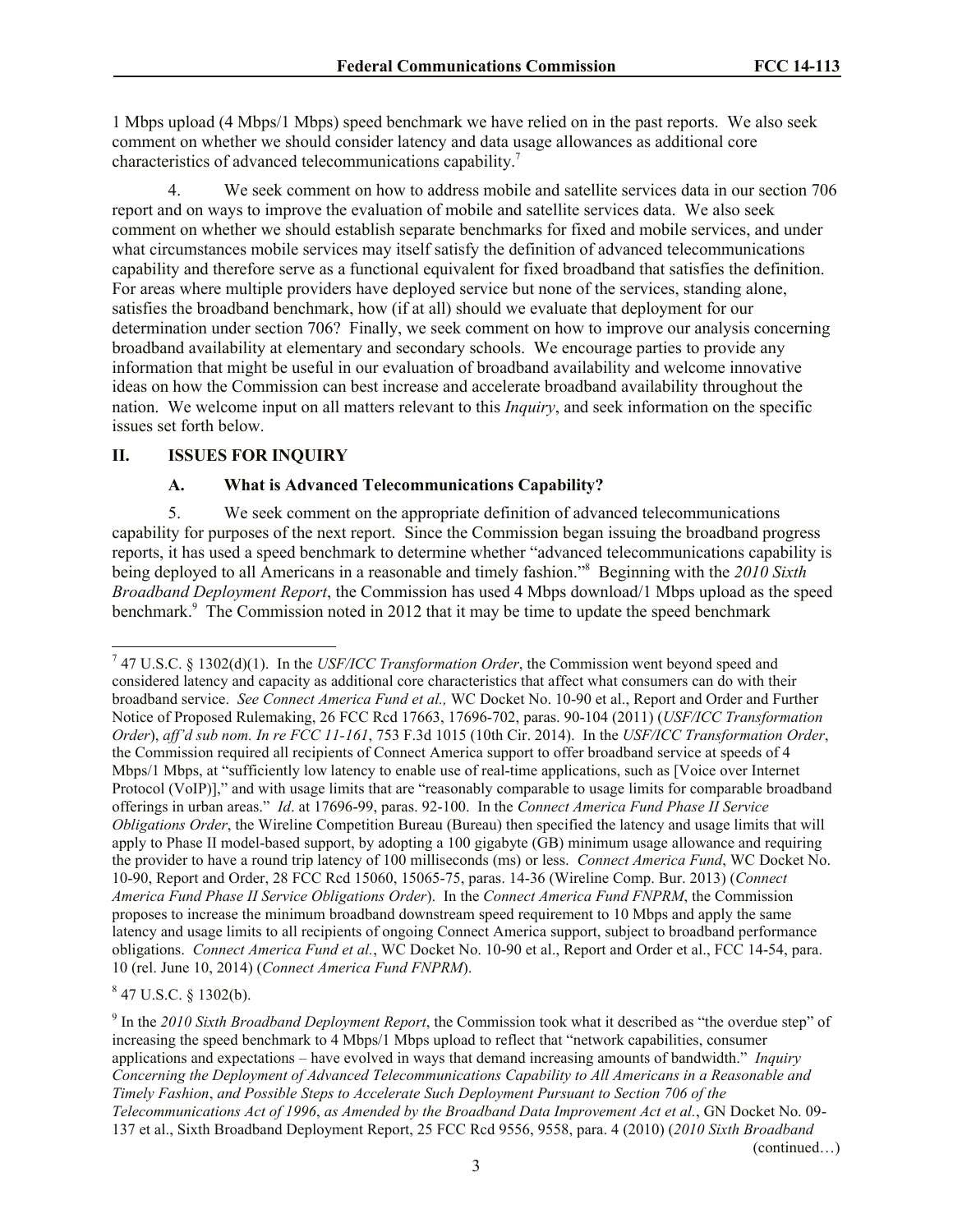"consistent with the 2010 National Broadband Plan, which recommended that the Commission 'review and reset' this benchmark every few years."<sup>10</sup> We also suggested that we may want to follow the approach taken in the *USF/ICC Transformation Order*, and adopt not only a speed benchmark but also consider adopting latency and capacity as additional core characteristics that affect what consumers can do with their broadband service.<sup>11</sup> Below, we seek comment about these core characteristics—speed, latency, and usage allowance—and about what other characteristics we should consider for the purposes of determining whether advanced telecommunications capability is being deployed to all Americans in the next report.

#### **1. Broadband Benchmark: Speed**

6. Section 706 refers to consumers' ability "to originate and receive high-quality voice, data, graphics, and video telecommunications using any technology."<sup>12</sup> We seek comment on the appropriate speed benchmark that would permit users to achieve the purposes identified in section 706. We ask parties to provide information on which of the applications described in section 706's definition of advanced telecommunications capability<sup>13</sup> Americans are using most today and how they affect the need for broadband services at a particular speed.<sup>14</sup> Does service with speeds of 4 Mbps/1 Mbps provide consumers the ability to originate and receive these services? For example, consumers increasingly use VoIP, social networking, video conferencing, and streaming video over their broadband connection.<sup>15</sup> In

*Deployment Report*); *Inquiry Concerning the Deployment of Advanced Telecommunications Capability to All Americans in a Reasonable and Timely Fashion*, *and Possible Steps to Accelerate Such Deployment Pursuant to Section 706 of the Telecommunications Act of 1996*, *as Amended by the Broadband Data Improvement Act*, GN Docket No. 10-159, Seventh Broadband Progress Report and Order on Reconsideration, 26 FCC Rcd 8008, 8019, para. 15 (2011) (*2011 Seventh Broadband Progress Report*); *2012 Eighth Broadband Progress Report*, 27 FCC Rcd at 10360, para. 19.

<sup>10</sup> Ninth Broadband Progress Notice of Inquiry, 27 FCC Rcd at 10528, para. 7; Federal Communications Commission, *Connecting America: The National Broadband Plan*, GN Docket No. 09-51 135 (2010) (*2010 National Broadband Plan*), http://download.broadband.gov/plan/national-broadband-plan.pdf; *see also* White House Office of Science and Technology Policy & The National Economic Council, *Four Years of Broadband Growth* 3 (2013) (*Four Years of Broadband Growth*) (stating that the 4 Mbps/1 Mbps "baseline reflects a growing need for increased bandwidth as more Americans use the Internet for work and to build career skills"), http://www.whitehouse.gov/sites/default/files/broadband\_report\_final.pdf.

<sup>11</sup> *Ninth Broadband Progress Notice of Inquiry*, 27 FCC Rcd at 10526-27, para. 4; *USF/ICC Transformation Order*, 26 FCC Rcd at 17696-702, paras. 90-104.

<sup>12</sup> 47 U.S.C. § 1302(d)(1); *see Protecting and Promoting the Open Internet*, GN Docket No. 14-28, Notice of Proposed Rulemaking, 29 FCC Rcd 5561, 5611, para. 145 (2014) (*Open Internet NPRM* ) ("It is clear that broadband Internet access service is such 'advanced telecommunications capability,' but we also seek comment on what other broadband-enabled services may fall within the definition of 'advanced telecommunications capability.' Should the Commission interpret the term 'advanced telecommunications capability' to require that certain practices accompany a broadband provider's deployment to ensure that end users receive 'high-speed, switched, broadband telecommunications capability that enables users to originate and receive high-quality voice, data, graphics, and video telecommunications?'").

<sup>13</sup> Throughout this *Inquiry*, we may refer to "high-quality voice, data, graphics, and video telecommunications" as "services" or "applications."

 $14$  We recognize that subscribers' decisions may reflect factors besides speed, such as latency, usage, and price. We seek comment on those factors below. *See infra* paras. 25-30.

<sup>15</sup> Sandvine Intelligent Broadband Networks, Global Internet Phenomena Report 2, 5-6 (2014) (*2014 Sandvine Report*), https://www.sandvine.com/downloads/general/global-internet-phenomena/2014/1h-2014-global-internetphenomena-report.pdf; Pew, Pew Internet, Digital Differences 11-12 (2012), http://pewinternet.org/Reports/2012/ Digital-differences.aspx; Darrell M. West, Center for Technology Innovation at Brookings, The Evolution of Video Streaming and Digital Content Delivery 1-2 (2014),

(continued…)

<sup>(</sup>Continued from previous page)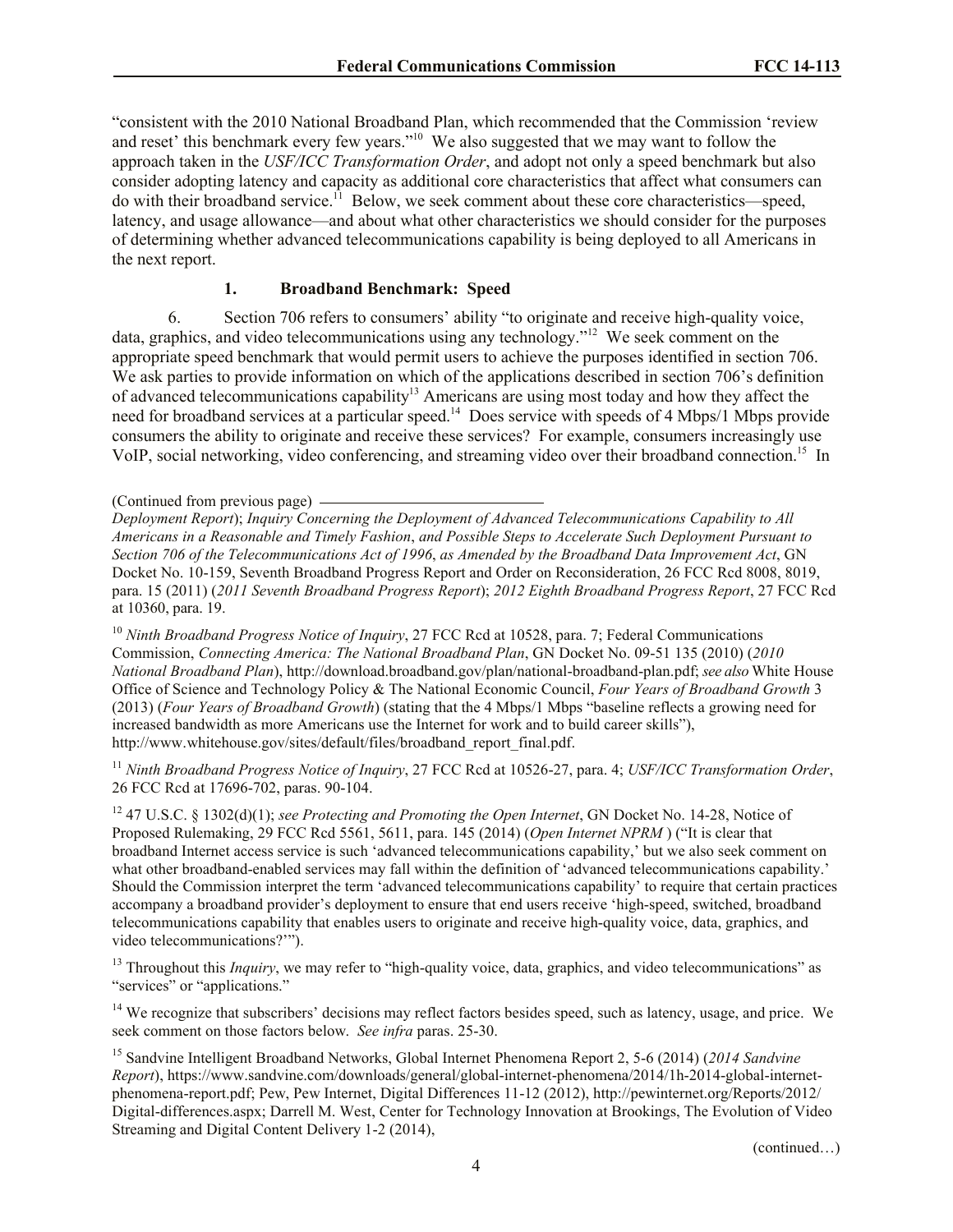particular, we have seen tremendous growth in the online video and audio markets in the past few years.<sup>16</sup> In its most recent report, Sandvine, a company that researches global Internet trends, indicates that realtime entertainment, such as streaming video and audio, continues to be the largest traffic category on virtually every network.<sup>17</sup> Sandvine adds that real-time entertainment "is responsible for over 63% of downstream bytes during peak period."<sup>18</sup> Given the demand for video services and the introduction and use of new services on the market, the Commission may find that the 4 Mbps/1 Mbps speed benchmark no longer allows consumers the ability to "originate and receive" the broadband services identified in section 706. We seek comment on whether we should continue to benchmark broadband based on actual speeds, rather than advertised speeds, to the extent the two are different.<sup>19</sup>

7. Below, we seek comment on ways the Commission could determine speed requirements, and in particular seek comment on assessing common household broadband uses or relying on broadband adoption rates as bases for establishing a speed benchmark. We also seek comment on adopting multiple speed benchmarks.

8. *Assessing Common Household Broadband Use*. We seek comment on setting a speed benchmark based on our assessment of common household broadband use. To do that, we first estimate the typical number of users in a household and then estimate the typical uses of broadband by a household during peak demand hours. We then assess the download and upload speeds necessary to meet the demands of a common household. We seek comment on whether and to what extent such an approach is reasonable under section 706(b).

9. The Commission seeks comment on whether we should consider multiple simultaneous uses of broadband in a household when adopting the next speed benchmark.<sup>20</sup> Is it reasonable under section 706 to set a speed benchmark by looking at whether every member of a household can use multiple devices simultaneously? We seek specific comment on assessing speeds by evaluating the needs of a household size of three broadband users. The U.S. Census Bureau estimates that of the total population in 2010, 300.8 million people lived in 116.7 million households for an average of 2.58 people

<sup>17</sup> See 2014 Sandvine Report at 2: Ookla Speed Test, What Speeds Do I Need for Skype, Netflix, Video Games, etc.?, https://support.speedtest.net/entries/20893327-What-speeds-do-I-need-for-Skype-Netflix-video-games-etc (last visited July 29, 2014) (listing the requirements for streaming video and audio via YouTube, Hulu, Skype and Spotify).

<sup>18</sup> *2014 Sandvine Report* at 5.

<sup>19</sup> See 2010 Sixth Broadband Deployment Report, 25 FCC Rcd at 9563, para. 11 ("Specifically, we benchmark broadband as a transmission service that actually enables an end user to download content from the Internet at 4 Mbps and to upload such content at 1 Mbps over the broadband provider's network."); *2011 Seventh Broadband Progress Report*, 26 FCC Rcd at 8019, para. 15; *2012 Eighth Broadband Progress Report*, 27 FCC Rcd at 10360- 61, para. 19.

<sup>(</sup>Continued from previous page)

http://www.brookings.edu/~/media/research/files/papers/2014/05/02%20video%20streaming/west\_evolution%20of%20vide ostreaming%20and%20digital%20content%20delivery\_final.pdf. In the *Open Internet NPRM*, the Commission noted that the number of hours Americans spend watching video over the Internet has grown 70% since June 2010. *Open Internet NPRM*, 29 FCC Rcd at 5572, para. 32*.* 

<sup>16</sup> Americans are also using numerous devices, such as tablets, to access the Internet. In the *Open Internet NPRM*, the Commission indicated that "[t]he number of tablet users in the United States has increased from 9.7 million in 2010 to almost 70 million by the end of 2012, and is projected to grow to more than 160 million (approximately 50 percent of the U.S. population) by 2016." *Id*. at para. 31*.* 

<sup>20</sup> *See, e.g.*, *Ninth Broadband Progress Notice of Inquiry*, 27 FCC Rcd at 10530, para. 10 ("We also have observed that an increasing number of households are attaching multiple devices to a single, shared household broadband connection. The bandwidth requirements of a household can increase as the number of devices sharing a broadband connection increases, particularly if multiple users are accessing video content with that connection. How should this usage pattern affect our speed threshold analysis?").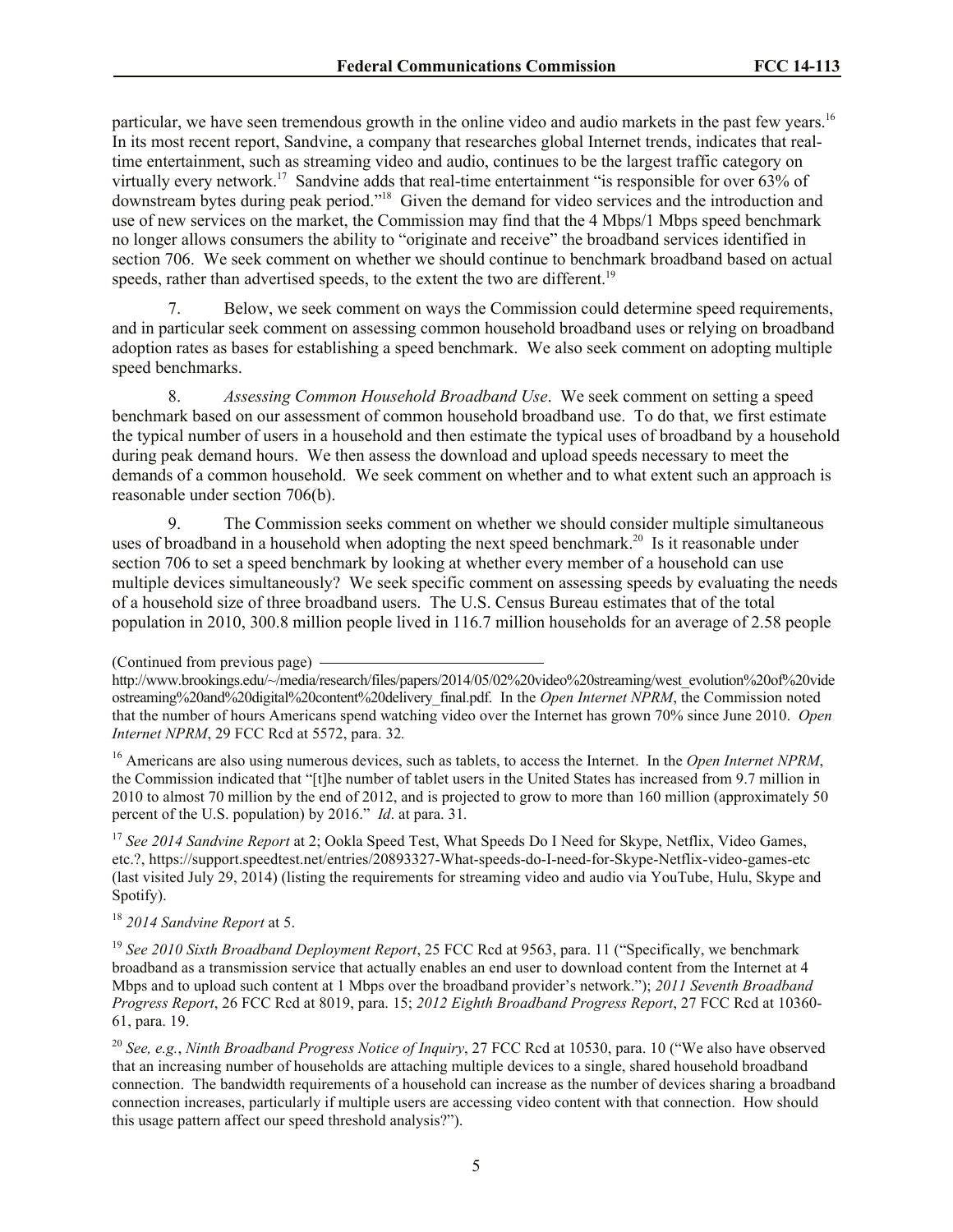per household.<sup>21</sup> We seek comment on whether we should assume that a household has three broadband users. Alternatively, because the section 706 benchmark should be sufficient to accommodate "advanced telecommunications capability," should we assume that there are more (or fewer) broadband users in a typical household? If so, why and how many users would be reasonable? Should we take into account any geographically significant variations in household size? How could we do so, and would the administrative burden outweigh the costs of determining the variations across the nation?

10. Americans use a wide array of broadband-capable devices, such as tablets, netbooks, computers, and e-readers.<sup>22</sup> Moreover, members of a household routinely use multiple broadband devices and sometimes do so simultaneously.<sup>23</sup> For example, a household of three people might simultaneously use multiple high-bandwidth services – e.g., streaming video, interactive services such as Skype or online gaming – and low-bandwidth services – e.g., paying bills online, sending and receiving emails, viewing web pages, or streaming audio. Indeed, one person may be utilizing multiple broadband-capable devices at one time (e.g., surfing the web using a personal computer while streaming a movie on a tablet).

11. We seek comment on whether to consider typical household use in setting the benchmark. Is it reasonable under section 706 to set a speed benchmark by looking at whether every member of a household can use multiple devices simultaneously? We seek comment on the bandwidth recommendations for households in the *FCC 2011 Household Broadband Guide*, reproduced in Table 1 below.<sup>24</sup> In the *FCC 2011 Household Broadband Guide*, the Commission compared the minimum download speed needs for light, moderate, and high household use with one, two, three, or four users/devices at a time. Since the *FCC 2011 Household Broadband Guide* was developed, consumers may well use, and depend on, even more broadband devices and require more bandwidth. For example, Americans are beginning to have "connected homes," where home appliances, thermostats, security alarms, and door locks are always connected to the Internet and accessible to the consumer.<sup>25</sup> We seek comment on whether the Commission's assessment in the *2011 Household Broadband Guide* reflects

l

<sup>23</sup> U.S. Census Bureau, *Computer and Internet Use in the United States* 6 (May 2013) (indicating an Internet "connectivity continuum" with households accessing the Internet both inside and outside the homes with multiple devices), http://www.census.gov/prod/2013pubs/p20-569.pdf; Olga Karif, *Average Household Has 5 Connected Devices*, *While Some Have 15-Plus*, Bloomberg.com Tech Blog (Aug. 29, 2012) ("The average U.S. household owns five devices connected to the Internet via Wi-Fi, wired or cellular networks."), http://go.bloomberg.com/techblog/2012-08-29-average-household-has-5-connected-devices-while-some-have-15-plus/.

<sup>24</sup> Federal Communications Commission, Office of Engineering and Tech. & Consumer and Governmental Affairs Bureau, *Household Broadband Guide* (2011) (*FCC 2011 Household Broadband Guide*),

http://www.fcc.gov/guides/household-broadband-guide. We also seek comment on the *FCC 2011 Broadband Speed Guide*. Federal Communications Commission, Office of Engineering and Tech. & Consumer and Governmental Affairs Bureau, *Broadband Speed Guide* (2011) (*FCC 2011 Broadband Speed Guide*),

https://www.fcc.gov/guides/broadband-speed-guide. The *FCC 2011 Household Broadband Guide* reflects staff conversations with network service providers, and application and content providers, as well as publicly available information.

<sup>25</sup> Claire Cain Miller, *Is 2014 The Year of the Connected Home?*, New York Times Bits (Jan. 3, 2014), http://bits.blogs.nytimes.com/2014/01/03/is-2014-the-year-of-the-connected-home/?\_php=true&\_type=blogs&\_r=0. We note that a household with fixed broadband could have several Internet-capable devices, such as smart phones or tablets, which they use regularly through their home fixed Wi-Fi network. The number of these devices is likely to grow. *See*, *e*.*g*., Cisco, Cisco Visual Networking Index: Global Mobile Data Traffic Forecast Update, 2013–2018 3 (2012) (*Cisco Visual Networking Index: 2013-18*), http://www.cisco.com/c/en/us/solutions/collateral/serviceprovider/visual-networking-index-vni/white\_paper\_c11-520862.pdf.

<sup>21</sup> U.S. Census Bureau, *2010 Census Briefs Households and Families: 2010* 1 (April 2012), https://www.census.gov/prod/cen2010/briefs/c2010br-14.pdf.

<sup>&</sup>lt;sup>22</sup> A White House report last year stated that "[a]s of the first quarter of 2013, 500 million Internet-connected devices were in American homes [and] [t]hese include smartphones, tablets, and other Internet-connected devices that run applications." *Four Years of Broadband Growth* at 7.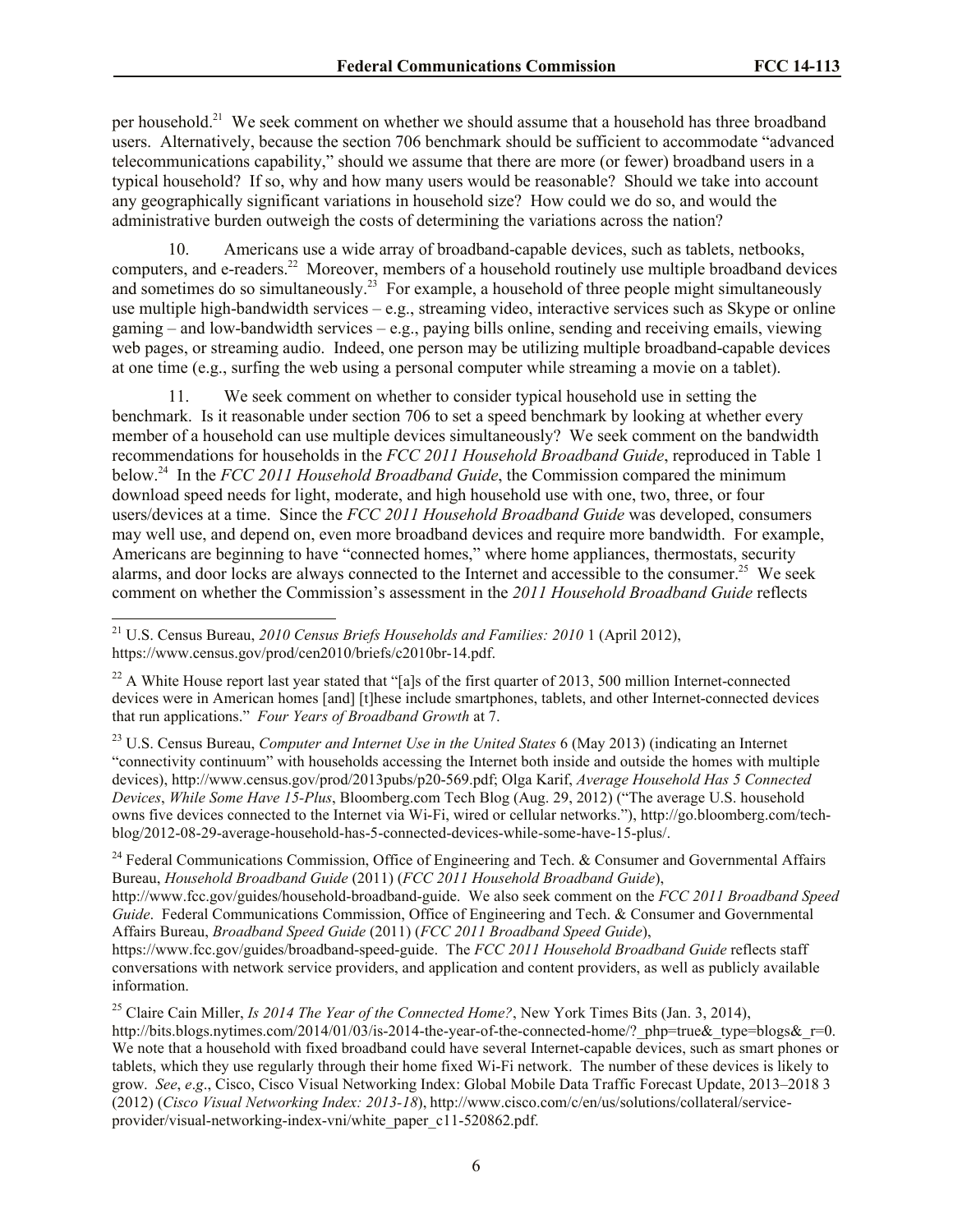common household demand today. If not, what broadband speeds are necessary for households to "originate and receive high-quality voice, data, graphics, and video" services, particularly in light of the increasing demand for video services and continuous introduction of services?

| <b>Table 1</b><br>FCC 2011 Household Broadband Guide       |                       |                                                         |                                       |  |  |  |  |
|------------------------------------------------------------|-----------------------|---------------------------------------------------------|---------------------------------------|--|--|--|--|
| FCC Recommended Download Speeds for Multiple Users/Devices |                       |                                                         |                                       |  |  |  |  |
| <b>Users/Devices</b>                                       | <b>Light Use</b>      | <b>Moderate Use</b>                                     | <b>High Use</b>                       |  |  |  |  |
|                                                            | Basic functions only: | Basic functions plus one high-                          | Basic functions plus <i>more than</i> |  |  |  |  |
|                                                            | email, web surfing,   | demand application: streaming                           | one high demand application           |  |  |  |  |
|                                                            | basic streaming video | high-definition (HD), video<br>running at the same time |                                       |  |  |  |  |
|                                                            |                       | conferencing, OR online gaming                          |                                       |  |  |  |  |
| 1 User on 1 Device                                         |                       |                                                         |                                       |  |  |  |  |
| (e.g., laptop, tablet,                                     | $1-2$ Mbps            | $1-2$ Mbps                                              | $6-15$ Mbps                           |  |  |  |  |
| or game console)                                           |                       |                                                         |                                       |  |  |  |  |
| 2 Users or Devices<br>$1-2$ Mbps<br>at a time              |                       |                                                         | $6-15$ Mbps+                          |  |  |  |  |
|                                                            |                       | $1-2$ Mbps                                              |                                       |  |  |  |  |
| <b>3 Users or Devices</b><br>$1-2$ Mbps<br>at a time       |                       |                                                         | More than 15 Mbps                     |  |  |  |  |
|                                                            |                       | $1-15$ Mbps                                             |                                       |  |  |  |  |
| <b>4 Users or Devices</b><br>$1-15$ Mbps<br>at a time      |                       |                                                         | More than 15 Mbps                     |  |  |  |  |
|                                                            |                       | $6-15$ Mbps                                             |                                       |  |  |  |  |

12. We seek comment on the household bandwidth scenarios in the *FCC 2014 Household Bandwidth Scenarios* in Table 2 below. The purpose of Table 2 is to estimate the amount of download and upload bandwidth a typical household may need today. Table 2 estimates low to high household broadband use as reflected in a range of specific applications. The estimates below are based on a household with fixed broadband service and three broadband users. The scenarios are designed to reflect preliminary assessments of what we believe may reflect typical applications/services used by a household during the peak usage time of 7 pm to 11 pm weeknights. To refine the analysis, we seek comment on the Table 2 below. Are the broadband applications identified in the *FCC 2014 Household Bandwidth Scenarios* reasonable? Are the broadband estimates accurate? Are consumers using significantly different broadband applications or services than those captured in Table 2? We note that the *FCC 2014 Household Broadband Guide* and the *FCC 2014 Household Bandwidth Scenarios* reflect a wide range of speed requirements, and further note that network capacity would likely need to exceed these amounts to fully utilize these services and applications without substantial buffering, packet loss, and delay.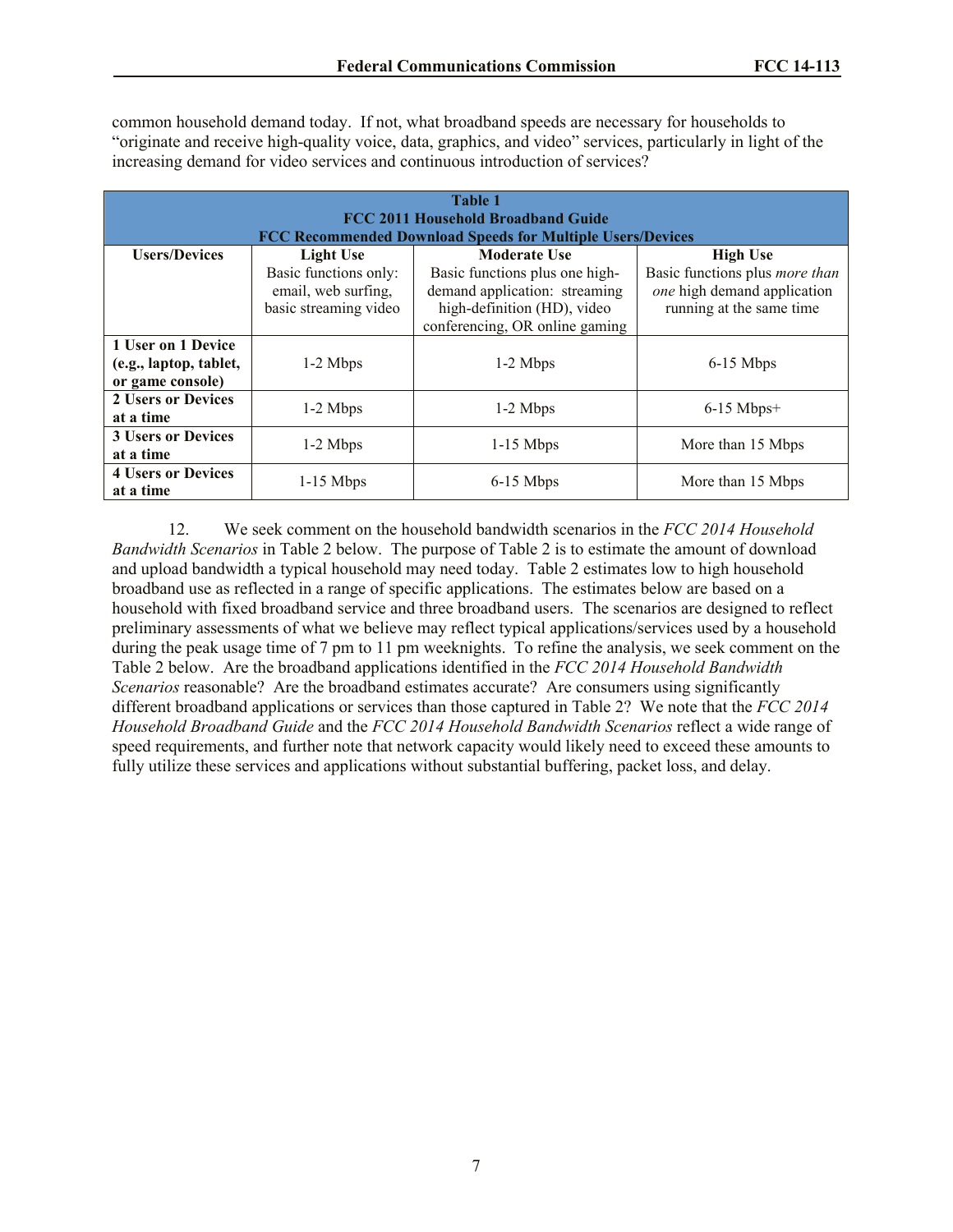| <b>Table 2</b><br>FCC 2014 Household Bandwidth Scenarios <sup>26</sup> |                                     |                                                     |                 |                  |  |  |  |
|------------------------------------------------------------------------|-------------------------------------|-----------------------------------------------------|-----------------|------------------|--|--|--|
| <b>Scenario</b>                                                        | <b>Application</b>                  | <b>Activity</b>                                     | <b>Download</b> | <b>Upload</b>    |  |  |  |
| Low Use<br>Household                                                   | Streaming Video <sup>27</sup>       | 1 user watching a<br>standard definition (SD) movie | 3.0 Mbps        | $0.1$ Mbps       |  |  |  |
|                                                                        | $VolP^{28}$                         | 1 user making a high-quality voice call             | $0.1$ Mbps      | $0.1$ Mbps       |  |  |  |
|                                                                        | Browser <sup>29</sup>               | 1 user browsing on the web                          | $0.5$ Mbps      | $0.25$ Mbps      |  |  |  |
|                                                                        | Background <sup>30</sup>            | Syncing email, alerts, and weather                  | 0.4 Mbps        | $0.2$ Mbps       |  |  |  |
| <b>Total</b>                                                           |                                     |                                                     | 4.0 Mbps        | $0.65$ Mbps      |  |  |  |
| Moderate Use<br>Household                                              | Streaming Video                     | 1 user watching a HD movie                          | 5.0 Mbps        | $0.1$ Mbps       |  |  |  |
|                                                                        | Interactive Education <sup>31</sup> | 1 user taking an online education course            | 2.0 Mbps        | $0.5$ Mbps       |  |  |  |
|                                                                        | <b>Browser</b>                      | 1 user browsing on the web                          | $0.5$ Mbps      | $0.25$ Mbps      |  |  |  |
|                                                                        | Background                          | Syncing email, alerts, and weather                  | 0.4 Mbps        | 0.2 Mbps         |  |  |  |
| <b>Total</b>                                                           |                                     |                                                     | 7.9 Mbps        | <b>1.05 Mbps</b> |  |  |  |
| High Use<br>Household                                                  | Streaming Video                     | 1 user watching a super HD movie                    | 7.0 Mbps        | $0.1$ Mbps       |  |  |  |
|                                                                        | Video Call                          | 1 user making a HD video call                       | 1.5 Mbps        | 1.5 Mbps         |  |  |  |
|                                                                        | Cloud Storage <sup>32</sup>         | 1 user saving files to and from the cloud           | 1.1 Mbps        | 1.1 Mbps         |  |  |  |
|                                                                        | Background                          | Syncing email, alerts, and weather                  | 0.4 Mbps        | $0.2$ Mbps       |  |  |  |
| <b>Total</b>                                                           |                                     |                                                     | 10.0 Mbps       | 2.9 Mbps         |  |  |  |

<sup>&</sup>lt;sup>26</sup> We recognize that our estimates may not capture every use-case scenario and we seek comment on what is a reasonable amount of bandwidth required for households today.

<sup>&</sup>lt;sup>27</sup> Netflix, Internet Connection Speed Recommendations, https://support.netflix.com/en/node/306 (last visited Mar. 31, 2014).

<sup>&</sup>lt;sup>28</sup> Skype, How Much Bandwidth Does Skype Need?, https://support.skype.com/en/faq/FA1417/how-muchbandwidth-does-skype-need (last visited July 29, 2014); *see also* Internet Speedometer, Internet Speed Requirements for Skype, http://www.einternetspeedometer.com/index.php/internet-speed-requirements-for-skype/ (last visited July 29, 2014).

 $29$  General web surfing is an asynchronous activity and we estimate typical bandwidths needed for a satisfactory user experience.

 $30$  When calculating the amount of bandwidth used for syncing a mobile phone with the cloud (e.g., Gmail), we rely on data from Google Apps that limits bandwidth per account to 750 megabytes (MB) per hour download, which translates to 1.7 Mbps. *See* Google Apps Administrator, Bandwidth Limits,

https://support.google.com/a/answer/1071518?hl=en (last visited July 29, 2014). Google limits upload to 300 MB per hour, or 0.67 Mbps. *Id*. For calculating the bandwidth for our scenarios, we assume that a typical user consumes one quarter of the maximum allowed.

<sup>&</sup>lt;sup>31</sup> Udacity.com, Technology Requirements, https://www.udacity.com/tech-requirements (last visited July 29, 2014).

 $32$  For cloud storage services such as Dropbox, we base our estimate on the bandwidth required to transmit 1 GB of data per hour. *See* Dropbox, What are the System Requirements to Run Dropbox,

https://www.dropbox.com/help/3/en (last visited July 29, 2014); *see also* Dropbox, How do I make Dropbox Sync Faster or Control the Bandwidth Used?, https://www.dropbox.com/help/26/en (last visited July 29, 2014). For calculating the bandwidth for this scenario, we assume that a high-use household will require 50% of this maximumallowed downstream throughput.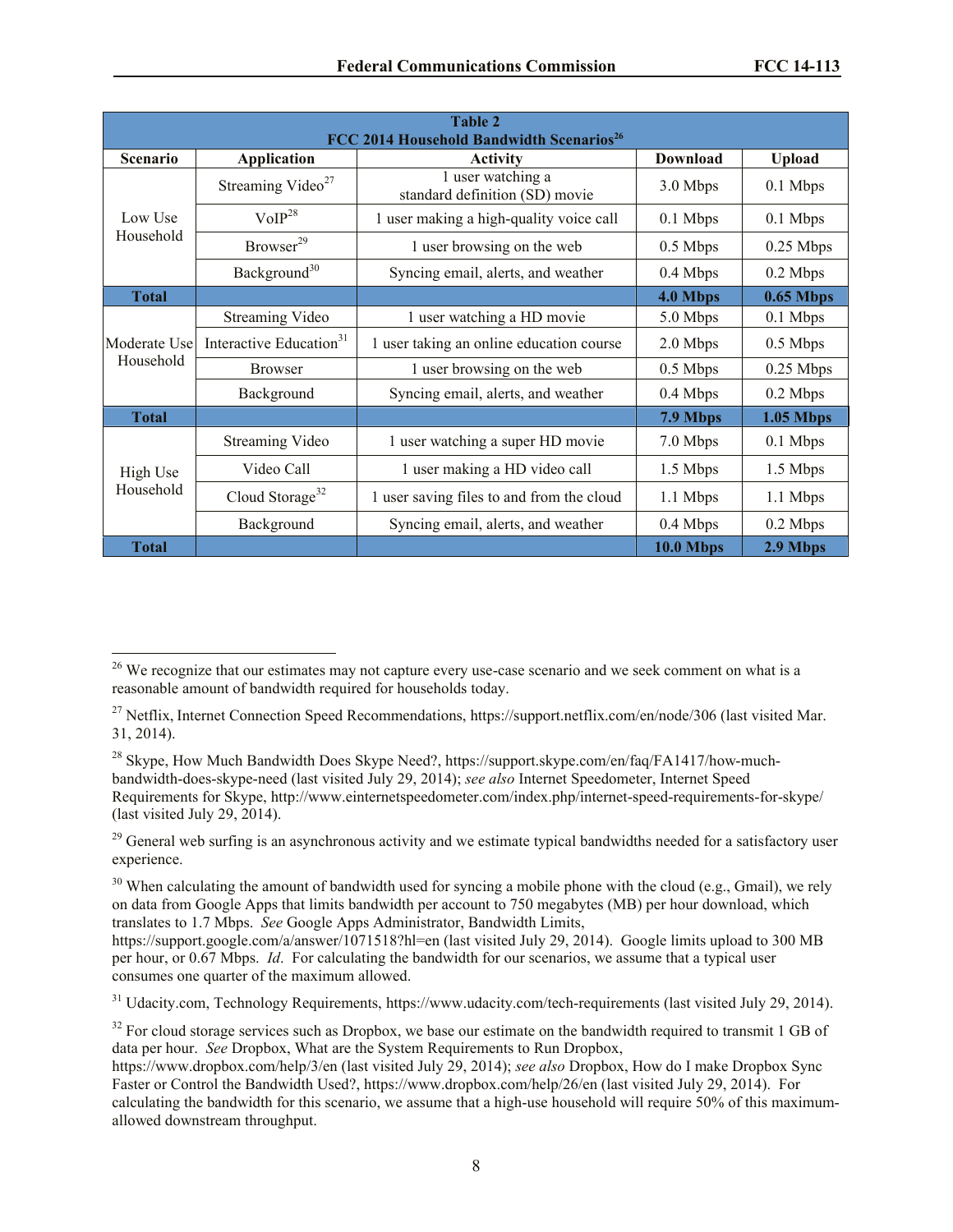13. *Relying Upon Peak Usage Time.* We seek comment on whether we should assess bandwidth requirements for a typical household during peak Internet usage periods, from 7 pm to 11 pm on weeknights.<sup>33</sup> We seek comment on the types of broadband uses that are common, often used simultaneously, within a household during peak periods, and the appropriate bandwidth that would be necessary to accommodate those uses, to the extent that we determine that it is reasonable under section 706(b) to consider multiple simultaneous uses of broadband. We also seek comment on whether it is reasonable under the statute to set a speed benchmark on the basis of "peak usage time." Is peak usage time an efficient metric? Should we instead consider the average household usage over a 24-hour period or over some other time period, or in some other manner entirely? We recognize that every household is unique, and that the services each household member uses will vary. We seek comment on whether establishing a reasonable household usage scenario during peak periods will assist the Commission in identifying a benchmark that is a necessary component of "advanced telecommunications capability."

14. In light of the *FCC 2011 Household Broadband Guide* and the *FCC 2014 Household Bandwidth Scenarios*, we seek comment on whether the Commission should adopt a higher download speed benchmark, such as 10 Mbps, to more appropriately reflect the statutory requirements in section 706.<sup>34</sup> According to the *FCC 2011 Household Broadband Guide*, service meeting a 10 Mbps download benchmark would fall within the mid-range needed by a three-user household with moderate broadband use, but would not accommodate demand for a three-user household with high use.<sup>35</sup> The *FCC* 2014 *Household Bandwidth Scenarios* suggests that a 10 Mbps download speed could accommodate a "Moderate Use Household," including allowing a family of three at peak periods to stream a movie, participate in online education, surf the web, and have a mobile device syncing to its email account.<sup>36</sup>

l

(continued…)

<sup>&</sup>lt;sup>33</sup> In recent years, the Commission has tested and adopted broadband requirements based on peak usage periods. Federal Communications Commission, Office of Engineering and Technology & Consumer and Governmental Affairs Bureau, *2014 Measuring Broadband America Fixed Broadband Report: A Report On Consumer Fixed Broadband Performance in the U.S.* 5 (2013) (*Fourth Measuring Broadband America Report*) ("These Reports focus on performance during peak usage period, which is defined as weeknights between 7:00 pm to 11:00 pm local time."), http://data.fcc.gov/download/measuring-broadband-america/2014/2014-Fixed-Measuring-Broadband-America-Report.pdf; *Connect America Fund Phase II Service Obligations Order*, 28 FCC Rcd at 15073, para. 29 ("We believe that measurements conducted during the peak period [weeknights from 7:00 pm to 11:00 pm] will demonstrate the latency experienced by the majority of customers.").

<sup>&</sup>lt;sup>34</sup> In the past, we have estimated broadband deployment by relying on the broadband data collected by the National Telecommunications and Information Administration (NTIA) and the states, in coordination with the Commission, as part of the State Broadband Initiative (SBI), called "SBI Data." Department of Commerce, NTIA, State Broadband Data and Development Grant Program, Docket No. 0660-ZA29, Notice of Funds Availability, 74 Fed. Reg. 32545 (July 8, 2009) (*NTIA SBI Deployment Data NOFA*), *available at* 

http://www.ntia.doc.gov/files/ntia/publications/fr\_broadbandmappingnofa\_090708.pdf. The SBI Data are categorized into nine predetermined speed tiers of advertised download speeds and 11 tiers of advertised upload speeds, including 10 Mbps download. *Id*. at 32559. Because the SBI and FCC Form 477 (Form 477) collections do not collect data for the 4 Mbps/1 Mbps speed tier, we have relied on 3 Mbps/768 kilobits per second (kbps) as a proxy for the 4 Mbps/1 Mbps benchmark. *See 2012 Eighth Broadband Progress Report*, 27 FCC Rcd at 10364, para. 29. The Commission will begin collecting deployment data from its revised Form 477 collection without requiring providers to submit data in predetermined speed tiers in the future. *See Modernizing the FCC Form 477 Data Program*, WC Docket No. 11-10, Report and Order, 28 FCC Rcd 9887, 9899, para. 25 (2013) (*Modernizing Form 477 Order*). We do not expect that the Commission will be able to use the new Form 477 data in the *Tenth Broadband Progress Report* because providers will not file the new Form 477 until October 1, 2014*.* New data collections typically require time to validate. *See* FCC, Form 477 Resources for Filers, http://transition.fcc.gov/form477/.

<sup>35</sup> *See supra* para. 11 Tbl. 1.

<sup>36</sup> *See supra* para. 12 Tbl. 2; *see also* U.S. Government Accountability Office, *Report to Congressional Requesters*, *Telecommunications: Projects and Policies Related to Deploying Broadband in Unserved and Underserved Areas*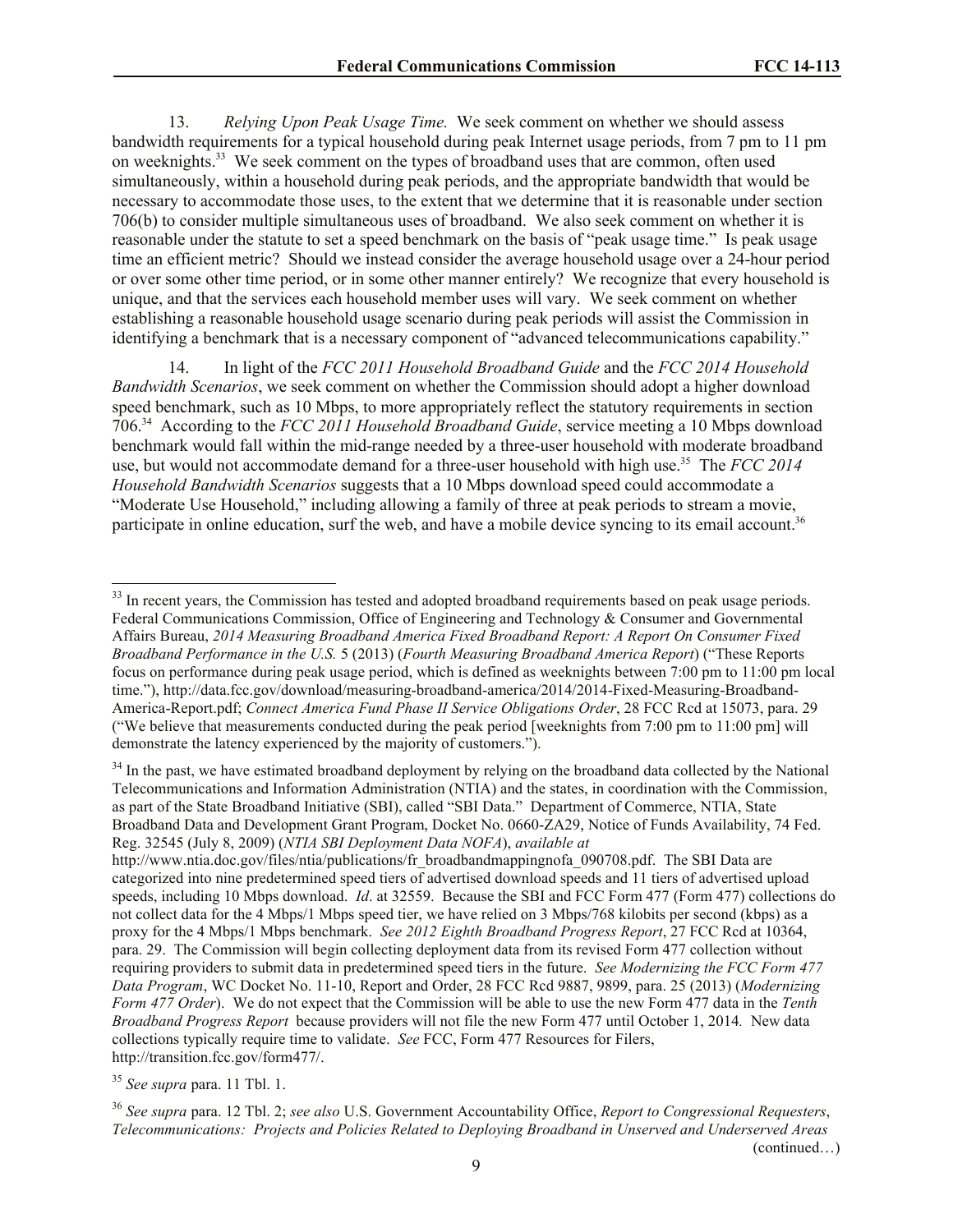15. We seek comment on whether a download speed of 10 Mbps would adequately reflect Congress's goal of evaluating *advanced* telecommunications capability.<sup>37</sup> Does 10 Mbps satisfy current demand, especially during peak time? Even assuming that it does, should the benchmark be higher than the minimum necessary to meet existing demand, i.e., should the benchmark be set to accommodate some level of anticipated future demand, particularly if the Commission does not intend to adjust the benchmark annually? Some forecasts of broadband household needs suggest a higher download speed may be necessary.<sup>38</sup> For example, would a significantly higher download speed, such as 15 or 25 Mbps, more accurately fulfill Congress's intent? How should the Commission forecast future household broadband uses to justify such a benchmark?

16. We seek comment on whether a 1 Mbps upload speed will suffice to meet the requirements set forth in section 706. The *FCC 2014 Household Bandwidth Scenarios* suggests that a service capable of 1 Mbps upload speed may not accommodate all household types.<sup>39</sup> A "Moderate-Use Household," for example, may be able to stream a movie, engage in online education, surf the web, and have a mobile device syncing to its email account all at the same time. A "High-Use Household" could have difficulty simultaneously streaming a movie, making a video call, using cloud storage, and have a mobile device syncing to its email account. Even if a consumer is primarily using its broadband for intensive download applications, such as streaming a movie, a consumer's viewing experience could be affected if the consumer does not have sufficient upload speeds.<sup>40</sup> For purposes of the next report, should the Commission retain or increase the 1 Mbps benchmark? If the Commission continues to rely on 1 Mbps upload, we seek comment on whether we should continue to rely on 768 kbps as a proxy for 1 Mbps upload speed.<sup>41</sup>

17. Other data suggest that it might be appropriate for the Commission to increase the upload speed benchmark for purposes of addressing the statutory requirements in section  $706<sup>42</sup>$  Consumers

<sup>38</sup> The *Domestic Demand for Bandwidth*, which forecasted broadband demand in the United Kingdom, found that "[l]ooking across all households, the model indicates that the median household will require bandwidth of 19 Mbps by 2023, whilst the top 1% of high usage households will have demand of 35-39 Mbps." *See*, *e.g.*, Robert Kenny and Tom Broughton, Broadband Stakeholder Group, Domestic Demand for Bandwidth: An approach to forecasting requirements for the period 2013-2023 3 (2013) (*Domestic Demand for Bandwidth*),

http://www.broadbanduk.org/wp-content/uploads/2013/11/BSG-Domestic-demand-for-bandwidth.pdf. This model also forecasts, for example, the median download demand in 2013 and 2018, as 8 and 12 Mbps, respectively. *Id*. at 54.

<sup>39</sup> *See supra* para. 12 Tbl. 2.

<sup>40</sup> Intensive download applications, such as HD video streaming, are based upon connection-oriented protocols, such as Transmission Control Protocol (TCP), Real-Time Streaming Protocol (RTSP) and variants. These protocols use acknowledgements from the consumer to the server to control the flow of downstream video to the consumer. If these upstream acknowledgements are delayed, then the downstream flow of video packets can be reduced and can result in, for example, lower picture quality and frozen frames.

<sup>41</sup> *See 2012 Eighth Broadband Progress Report*, 27 FCC Rcd at 10364, para. 29; *NTIA SBI Deployment Data NOFA*, 74 Fed. Reg. at 32559 (showing the various upload speed tiers options).

<sup>42</sup> GAO Deploying Broadband Report at 6, fig. 1; *id.* at 23 (stating that "project sponsors told us that while they are required to meet the federal benchmark of 4 Mbps download/1 Mbps upload when applying for some types of federal funding, this benchmark generally does not allow for the use of advanced Internet applications such as video (continued…)

<sup>(</sup>Continued from previous page)

<sup>6,</sup> Fig. 1 (April 2014) (*GAO Deploying Broadband Report*) (providing broadband technologies and examples of applications performing at various speeds), http://www.gao.gov/products/GAO-14-409.

<sup>&</sup>lt;sup>37</sup> Recently, the Commission proposed to increase the minimum download speed achieved with universal service funding to 10 Mbps. *Connect America Fund FNPRM* at para. 10. *See also, e.g.*, *Ninth Broadband Progress Notice of Inquiry*, 27 FCC Rcd at 10530, para. 11 (seeking comment on how "to ensure that we remain forward thinking and are prepared to satisfy future needs as well as immediate demands").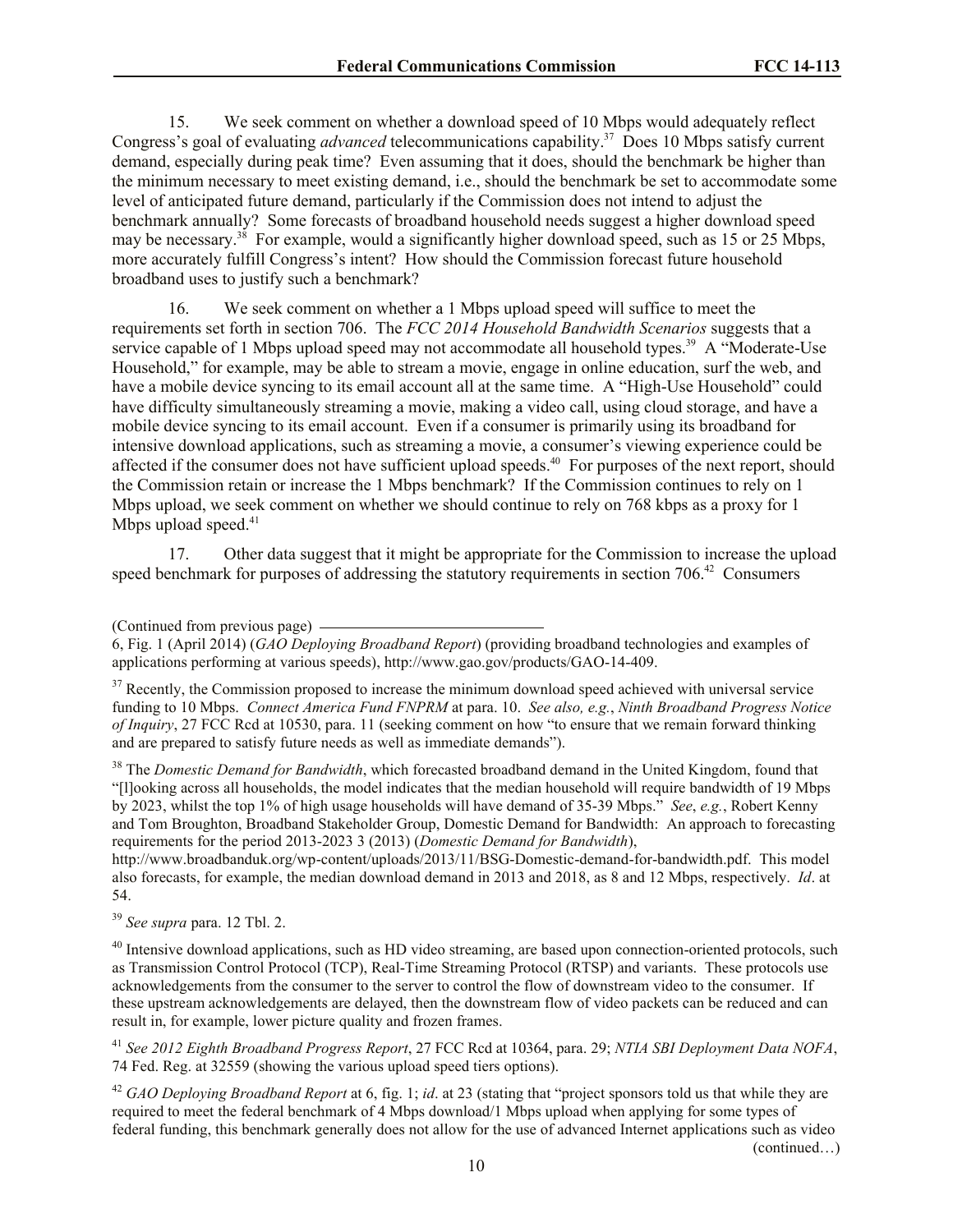increasingly use interactive real-time services and upload content, such as pictures, documents, and engage in video calls.<sup>43</sup> How should we consider the use of symmetrical services, such as two-way video calling; the uploading of media to social networks; and cloud storage? Which do consumers use more – standard or HD video calls? Today, consumers can have a real-time video consultation over their broadband connection at home with doctors many miles away and this type of service may require higher upload speeds.<sup>44</sup> In addition, some states have adopted a 1.5 Mbps upload speed as a benchmark.<sup>45</sup> We thus seek comment on whether a 1 Mbps upload speed is sufficient to meet the goals set forth in section 706. We also seek comment on whether there is a basis for the disparity between download and upload speeds in any speed threshold(s) used by the Commission. For example, if the Commission increases the download speed benchmark, should it also increase the upload speed benchmark?<sup>46</sup> Why or why not?

18. *Setting a Speed Benchmark Based on Adoption Rates*.We seek comment on whether the Commission should consider the rates at which consumers are adopting particular speeds when setting a speed benchmark. We seek comment on whether a higher benchmark is appropriate when the *Fourth Measuring Broadband America Report* indicates that consumers continue to migrate to higher broadband speeds.<sup>47</sup> In setting a speed benchmark, should we consider the speeds available in urban areas, as compared to the speeds available in other areas, and if so, how should we take any disparities into account?<sup>48</sup> How should we consider that one report indicates that the average connection speeds in nine

(Continued from previous page)

conferencing for online education and telemedicine, which project sponsors said their communities would like to have").

<sup>43</sup> Ana Pesovic & Randy Sharpe, *Is Symmetrical Bandwidth a Myth or a Must?*, Alcatel-Lucent TechZine (Oct. 16, 2012) (stating, for example, that broadband speeds "started as highly asymmetrical traffic with downstream volume 10 times greater than upstream . . . . [n]ow upstream-hungry services, such as picture and video storage in the cloud, social media and video chatting, are being rapidly adopted"), http://www2.alcatel-lucent.com/techzine/issymmetrical-bandwidth-a-myth-or-a-must/.

<sup>44</sup> *See*, *e.g.*, Thomas Klobucar, PhD, Presentation at FCC Rural Broadband Workshop, *Caring for Rural Veterans and the Smart Rural Community* 11 (Mar. 19, 2014) (indicating that the Department of Veterans Affairs implemented a new initiative that offers veterans in rural areas telemedicine services through video conferencing directly to their home requiring at least 1.2 Mbps symmetrical speeds), http://transition.fcc.gov/presentations/03192014/Thomas-Klobucar.pptx.

<sup>45</sup> Matthew S. Schwartz and Kery Murakami, *More Questions Than Answers as FCC Tackles Rural Broadband Buildout Challenges*, Communications Daily (Mar. 20, 2014) (the Commissioner of the California Public Utilities Commission (CPUC), Catherine Sandoval, stated that the CPUC considers an underserved area as one below 6 Mbps download and 1.5 Mbps upload and recommended that FCC consider raising its standards to support educational and health care applications); *id*. (David Salway, Director of the New York State Broadband Program Office also indicated that New York also uses the 6 Mbps/1.5 Mbps threshold).

<sup>46</sup> *See* Cisco, *Cisco Visual Networking Index*, *The Zettabyte Era – Trends and Analysis* 17 (June 2014) (stating that "video calling is gaining momentum, and the nascent mobile video calling market appears to have promise [and] [i]f high-end video calling becomes popular, traffic will move toward greater symmetry"),

http://www.cisco.com/c/en/us/solutions/collateral/service-provider/visual-networking-index-vni/ VNI\_Hyperconnectivity\_WP.pdf. Yet, Cisco continues to report that the largest segment of consumer IP traffic is Internet video, which is highly asymmetric (i.e., much less upstream bandwidth needed than downstream) and forecasts Internet video to have the highest growth rate through 2017. *See id*. at 15, fig. 11.

<sup>47</sup> *Fourth Measuring Broadband America Report* at 12; Federal Communications Commission, Office of Engineering and Technology & Consumer and Governmental Affairs Bureau, 2013 Measuring Broadband America February Report: A Report On Consumer Wireline Broadband Performance in the U.S. 6 (2013) (*Third Measuring Broadband America Report*), http://transition.fcc.gov/cgb/measuringbroadbandreport/2013/Measuring-Broadband-America-feb-2013.pdf; *see also id*. at 52 ("Consumers are continuing to show the importance of higher speed tiers for their needs by migrating their service plans to those tiers.").

<sup>48</sup> *See infra* at para. 40.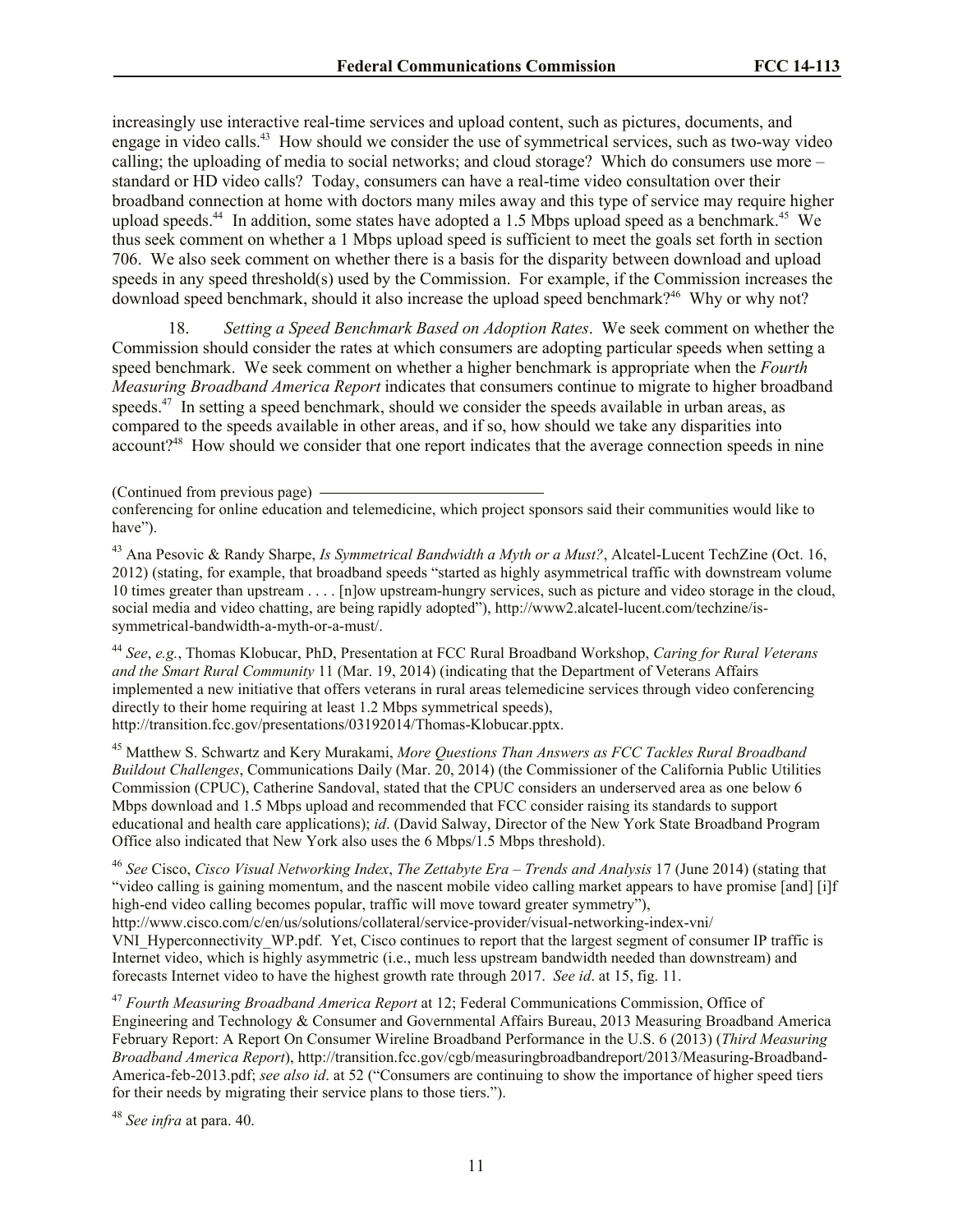countries are higher than the United States' average speed or that the average connection speed in the United States is almost three times the global average when setting a speed benchmark in the next report?<sup>49</sup>

19. Should the benchmark be based on the fastest speed tier to which a substantial portion of consumers subscribe? How should the Commission define "substantial portion" and how should we interpret such demand? Would using such a metric accurately reflect the market choices and needs of consumers based on the service offerings available to them? Does a particular adoption rate (to be determined) by consumers with access to broadband demonstrate that there is sufficient demand for that speed tier? Does adoption at a certain speed demonstrate or suggest that service of that speed is necessary to enable users to originate and receive high-quality voice, data, graphics, and video telecommunications? How should we account for the fact that higher speed services may not be offered in parts of the country? Should we look exclusively at adoption rates in areas where a given speed has been deployed if we select an adoption-based benchmark? 50

20. If we were to set our benchmark based on adoption, the Commission would need to determine what adoption rate would be necessary to ensure the speed benchmark was reasonable. For example, the Bureau assumed a subscription rate of 70 percent in modeling the costs of deploying broadband to rural America, although we note that was in a different context, and represents a modeling assumption rather than a substantive determination.<sup>51</sup> Would a benchmark based on a 70 percent adoption rate ensure that our benchmark is reasonable, attainable, and sustainable? Would a lower or higher benchmark be better and if so, why? If the median household chooses to adopt a speed tier, does that demonstrate that there is sufficient demand for that speed tier to suggest that all consumers should have the option of subscribing to it? What about a more forward-leaning adoption rate, such as 30 percent? Note that based on SBI Data and Form 477 Data, as of June 2013, 58 percent of households adopted fixed services of at least 3 Mbps/768 kbps, 47 percent of households adopted fixed services of at least 10 Mbps/768 kbps, 41 percent of households adopted fixed services of at least 10 Mbps/1.5 Mbps, 30 percent of households adopted fixed services 10 Mbps/3 Mbps, and 21 percent of households adopted fixed services of 25 Mbps/3 Mbps. To what extent should we evaluate the relationship between price and adoption and if so, how? For example, if a provider charges nominally more for a 25 Mbps download service than a 10 Mbps download service, consumers may adopt the higher speed service regardless of

<sup>49</sup> According to the *Akamai's State of the Internet Report Q4 2013 Report*, the U.S. ranked tenth in the world when comparing average connection speeds. The U.S. averaged 10 Mbps, whereas the global average was 3.8 Mbps. *See, e.g.*, *Akamai's State of the Internet Report, Q4 2013 Report*, *Volume 6 Number 4* 17 (2014) (*Akamai's State of the Internet Report Q4 2013 Report)*, http://www.akamai.com/dl/akamai/akamai-soti-q413.pdf?WT.mc\_id=soti\_Q413. *Akamai's State of the Internet Report Q1 2014 Report* indicates that the U.S. has fallen further in comparative rank and the global average connection speed increased to 3.9 Mbps. *Akamai's State of the Internet Report Q1 2014 Report*, *Volume 7 Number 1* 14 (2014), http://www.akamai.com/dl/akamai/akamai-soti-

q114.pdf?WT.mc\_id=soti\_Q114 (*Akamai's State of the Internet Report Q1 2014 Report*). In the *2012 Eighth Broadband Progress Report*, the Commission found that the available international broadband data, although not fully comparable to U.S. data, suggest that the United States lags behind a number of other developed countries with regard to some broadband metrics but leads in other respects. *See 2012 Eighth Broadband Progress Report*, 27 FCC Rcd at 10346, para. 5. The Commission added that Organization for Economic Co-operation and Development (OECD) data ranks the United States first out of 28 countries in cable modem coverage and that the United States is the "world leader in [Long Term Evolution (LTE)] adoption," but noted that a review of data on download speeds reported by a sample of consumers from 38 countries found that the United States ranked 17th or 24th in average actual speeds purchased and experienced by consumers, depending on the statistical method used. *Id*. at 10393, para. 118.

 $50$  For example, if we select a 10 Mbps/1 Mbps or a 25 Mbps/3 Mbps speed as the appropriate speed, should we look exclusively at adoption rates in areas where the selected speed is available?

<sup>51</sup> *Connect America Fund et al.*, WC Docket No. 10-90 et al., Report and Order, 29 FCC Rcd 3964, 4039, para. 177 (Wireline Comp. Bur. 2014).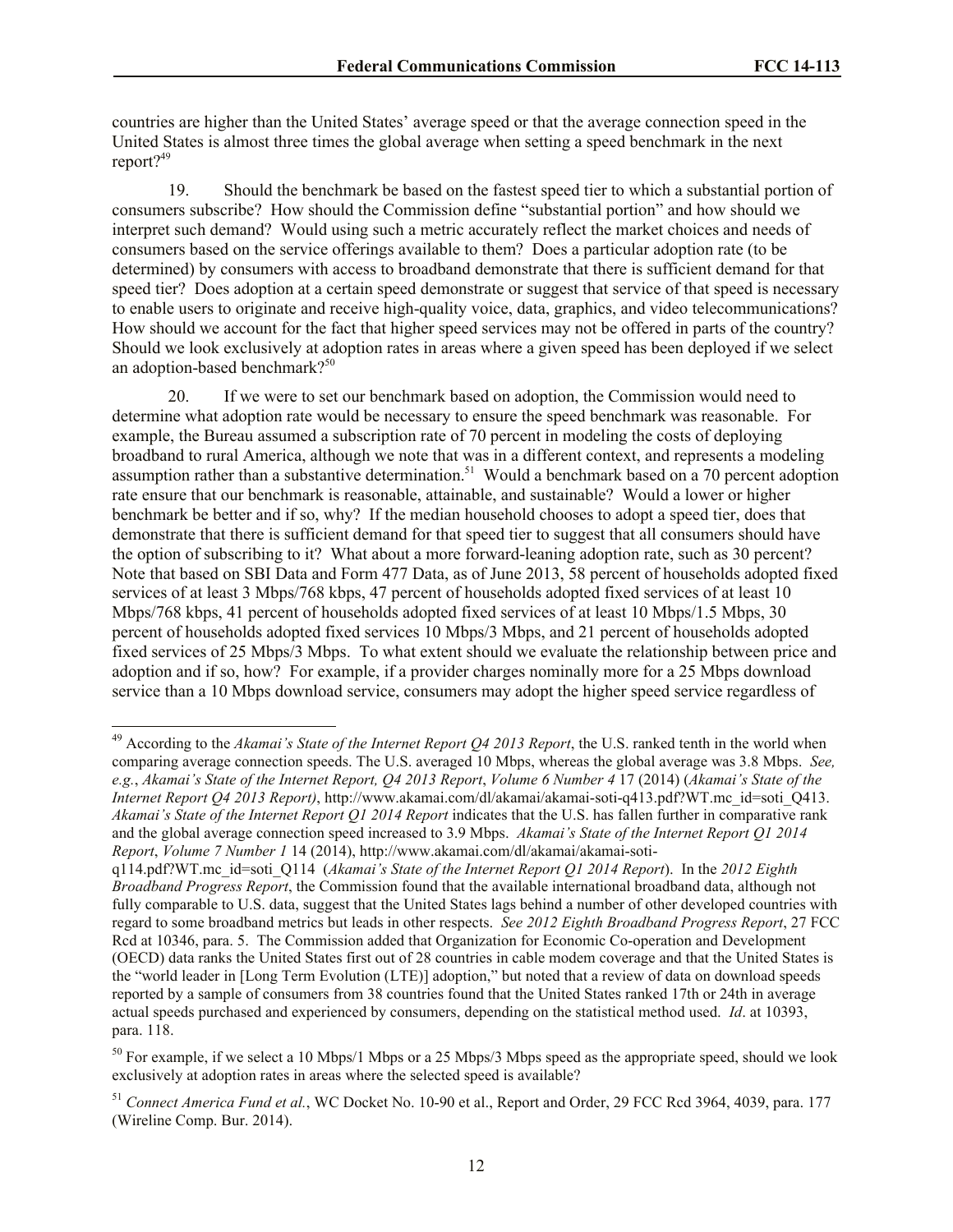whether they use or need more than 10 Mbps. How, if at all, should we take that into account in setting a speed benchmark? We ask parties to provide input on ways the Commission may use adoption rates to set the next broadband benchmark.

21. *Other Approaches to Establishing a Speed Benchmark.* We recognize that there are other methods the Commission could use to set a speed benchmark. We also recognize that, if the Commission were to rely on a "typical use" scenario or an adoption-based approach, as the basis for setting a speed benchmark, other tools might be helpful to verify that the selected benchmark is reasonable. We seek comment on other ways we might set, or verify, a speed benchmark.

22. *Multiple Speed Benchmarks*. The foregoing discussion focuses on selecting a single speed benchmark. We also seek comment on whether the Commission should consider establishing multiple benchmarks. Multiple benchmarks could improve our ability to assess whether advanced telecommunications capability is being deployed in a reasonable and timely manner by recognizing that broadband requirements are not uniform throughout the nation. For example, while the "typical use" 10 Mbps download speed benchmark described above is intended to satisfy common household broadband demand, some users, such as larger families or teleworkers, will have significantly greater bandwidth needs.<sup>52</sup> We seek comment on whether the Commission should adopt more than one speed benchmark and if so, how we should use the different benchmarks to evaluate whether deployment is occurring in a reasonable and timely manner.

23. In particular, we seek comment on whether the Commission should adopt a forwardlooking benchmark to ensure that we can accommodate the nation's more advanced broadband needs as they develop. Is a forward-looking benchmark reasonable under section 706(b)? If we adopt a forwardlooking benchmark, how should we determine whether broadband "is being deployed" in a reasonable and timely manner? For example, should we adopt a forward-looking benchmark of 25 Mbps/6 Mbps in addition to a 10 Mbps/1 Mbps speed benchmark? The statute directs us to inquire "in particular" about broadband availability in schools and classrooms.<sup>53</sup> Should the Commission establish a speed benchmark for schools? Should we establish a speed benchmark for libraries? If so, what would be an appropriate benchmark or benchmarks? If we were to establish a forward-looking benchmark, how should we use it as an assessment tool under the statute? For example, would we evaluate whether at least some portion (e.g. 10 percent) of households have access to that forward-looking benchmark, in addition to assessing the availability of the broadband benchmark set in the next report? We note that the *2010 National Broadband Plan* set a goal that 100 million U.S. homes should have affordable access to actual speeds of at least 100 Mbps/50 Mbps by 2020, and as an interim milestone, by 2015, 100 million U.S. homes should have affordable access to actual speeds of 50 Mbps/20 Mbps.<sup>54</sup> Should we adopt these goals as benchmarks?

24. *Mobile Speed Benchmark(s)*. We ask parties to provide information on which of the section 706 services Americans are using most today with mobile services and how they affect the need for broadband services at a particular speed. Given the discussion above, we seek comment on ways the Commission could determine the bandwidth requirements for mobile service.<sup>55</sup> How do the 2011 *Household Broadband Guide* and *FCC 2014 Household Bandwidth Scenarios* apply to mobile services? How should we calculate typical mobile users bandwidth needs i.e., when the user is at home and on the go? What kind of speed thresholds would be appropriate in a mobile environment? How should we view users/devices in the context of mobile service such as shared data plans or mobile prepaid data plans? Is there a peak period for mobile users similar to fixed services? Should we adopt different download and

<sup>52</sup> *See supra* para. 14.

 $53$  47 U.S.C. § 1302(b).

<sup>54</sup> *2010 National Broadband Plan* at 9.

<sup>55</sup> *See supra* paras. 5-23.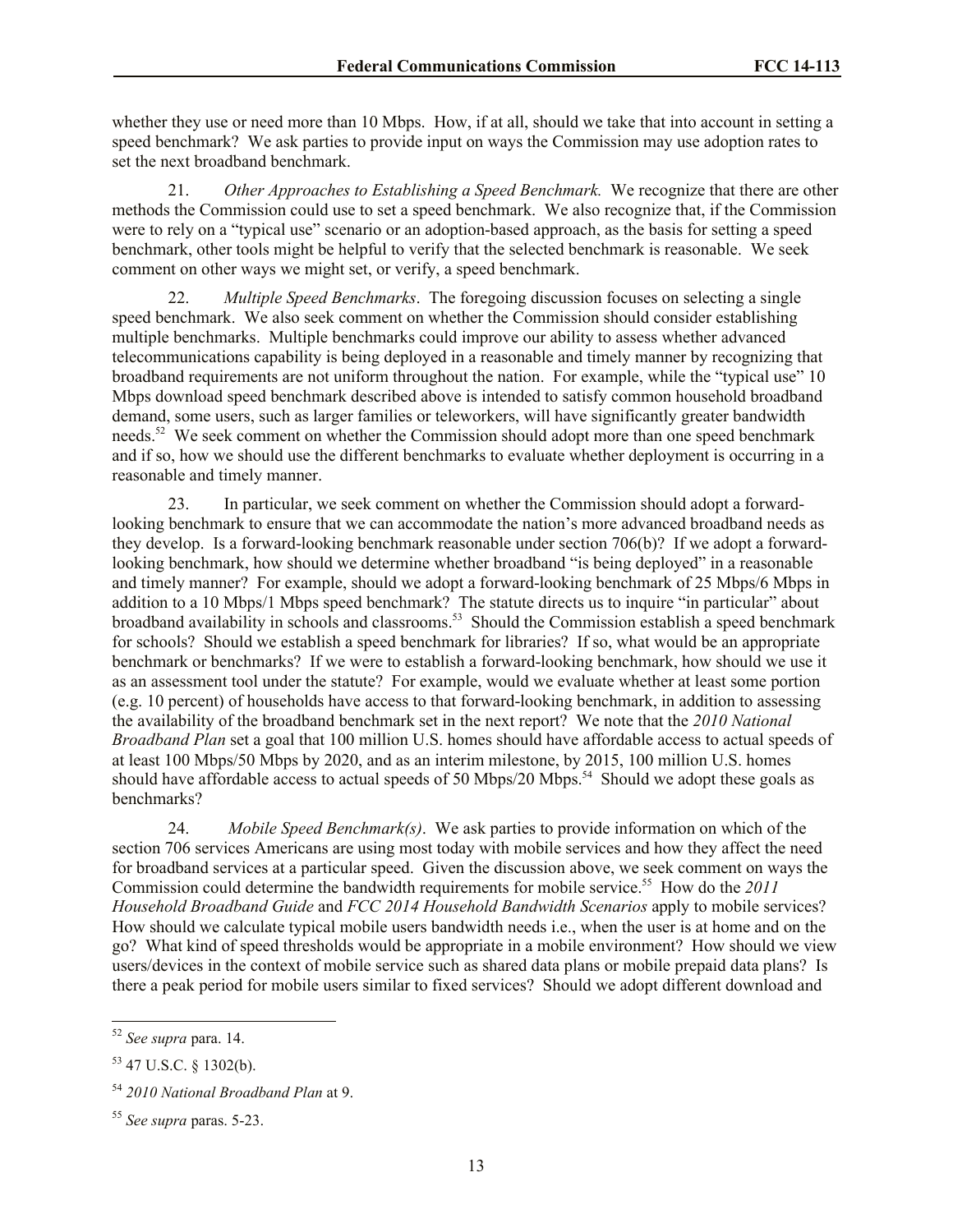upload speeds for mobile services? Why or why not? Do bandwidth requirements differ when, for example, a mobile user's only access is through a smart device, such as mobile phone or tablet?

## **2. Broadband Benchmark: Latency**

25. The Commission seeks comment, as it has in the past, on whether to include latency as part of the benchmark for assessing broadband deployment under section 706(b).<sup>56</sup> Latency is a measure of the time it takes for a packet of data to travel from one point to another in a network and often is measured by round-trip time in ms. For example, real-time VoIP services can be supported with speed rates as low as 100 kbps, but require low latency for users to converse normally.<sup>57</sup> High-quality one-way video, such as Video on Demand, by contrast, can be delivered satisfactorily with somewhat higher latencies, but requires higher bandwidth.<sup>58</sup> In the *Connect America Fund Phase II Service Obligations Order*, the Bureau implemented the Commission's decision to require latency adequate to accommodate real time applications for recipients of Connect America funding, concluding that latency should be measured between the customer premises to the Internet exchange point during peak periods and specifying a network round trip set latency requirement of 100 ms or less for price cap carriers accepting model-based support for Phase II-funded locations. 59

26. We seek comment on whether the Commission should adopt the same latency threshold for purposes of benchmarking advanced telecommunications capability and how the Commission would implement the threshold. While the Commission now has information on distribution of latencies for fixed and satellite services from the *Fourth Measuring Broadband America Report*, <sup>60</sup> similar findings on the distribution of latency using mobile services will be released in an upcoming report and may not be available in time for the next 706 report.<sup>61</sup> We seek comment on whether the Commission could rely on the latency findings in the *Fourth Measuring Broadband America Report* or future reports and what data are available to measure latency, particularly for mobile services. Do high latencies experienced by satellite services affect a consumer's ability to "originate and receive" VoIP or video calls or any other broadband service? We seek comment in particular on the increased latency<sup>62</sup> experienced by satellite

l

<sup>58</sup> *Id.* at 13 (discussing higher bandwidth needs commensurate with the quality of the video).

<sup>59</sup> *Connect America Fund Phase II Service Obligations Order*, 28 FCC Rcd at 15060-61, 15068-76, paras. 2, 19-38. In the *Connect America Fund FNPRM*, the Commission proposed to apply that metric to recipients of Phase II support awarded through a competitive bidding process and to rate-of-return carriers. *Connect America Fund FNPRM* at paras. 149-52.

<sup>60</sup> *Fourth Measuring Broadband America Report* at 16 ("Satellite systems involve the transmission of information over long distances and have correspondingly higher latencies than for terrestrial technologies. ViaSat had a measured latency of 671.1 ms, approximately 19 times the terrestrial average."); *Third Measuring Broadband America Report* at 30 ("While the test results found variance in latencies among technologies, the latencies measured here for all of the terrestrial-based technologies should be adequate for common latency-sensitive Internet applications, such as VoIP. As noted, the situation is more complex for satellite, and dependent on a number of factors, including application sensitivity to latency and user perception of latency's effects.").

<sup>61</sup> *Fourth Measuring Broadband America Report* at 55 ("We expect to release [mobile broadband performance] data associated with this program by no later than 3Q 2014.").

 $62$  The International Telecommunication Union (ITU) Standard G.114 provides that consumers are "very satisfied" with the quality of VoIP calls up to a mouth-to-ear latency of approximately 200 ms. International Telecommunication Union, *Telecommunication Standardization Sector*, *Series G: Transmission Systems and Media*, *Digital Systems and Networks*, *G*.*114* 3 (fig. 1/G.114—Determination of the effects of absolute delay by the Emodel) (May 2003) (*ITU G.114 Standard*), http://www.itu.int/rec/dologin\_pub.asp?lang=e&id=T-REC-G.114-

(continued…)

<sup>56</sup> *See*, *e.g*., *Ninth Broadband Progress Notice of Inquiry*, 27 FCC Rcd at 10531-32, paras. 14-17.

<sup>57</sup> *Third Measuring Broadband America Report* at 12-13 ("VoIP services, which can be used with a data rate as low as 100 kilobits per second (kbps) but also have latency and jitter requirements were adequately supported by all of the service tiers discussed in this Report. However, VoIP quality may suffer during times when household bandwidth is shared by other services.").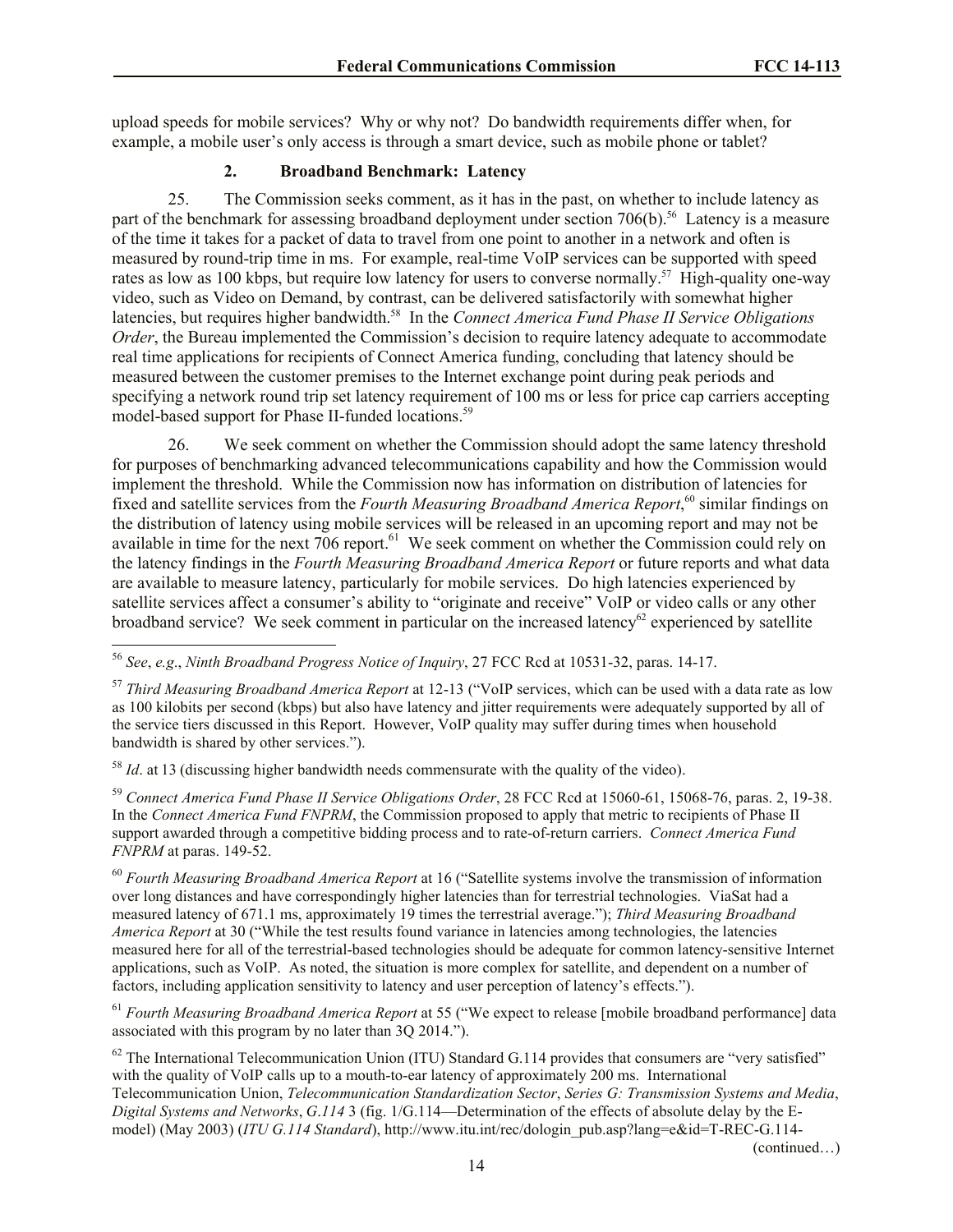services during one-hop or double-hop calls, where both the caller and called party subscribe to satellite service, and are using, for example, VoIP or two-way video calls.<sup>63</sup>

# **3. Broadband Benchmark: Usage and Other Characteristics**

27. The Commission has indicated that it might consider data usage allowance as a core characteristic that affects what consumers can do with their broadband service.<sup>64</sup> Should we include usage in our section 706 assessment? If so, how? We seek comment on what data usage allowances most broadband providers offer today, and the impact of these usage allowances on setting a benchmark. For example, do consumers routinely exceed the usage allowance for the service to which they subscribe and if so, is additional capacity available for an additional fee? If so, how frequently do consumers avail themselves of that option?

28. Should the Commission adopt a usage threshold in evaluating broadband availability pursuant to section 706 and if so, what should it be? We note that, on October 31, 2013, in the *Connect America Fund Phase II Service Obligations Order*, the Bureau implemented an initial 100 GB minimum usage allowance for price cap carriers accepting model-based support for Phase II-funded locations.<sup>65</sup> However, that decision was made in the context of ensuring that consumer-funded subsidies were being used to provide a minimum level of service. Does an assessment of the economic terms of a service offering—including price and usage allowances—affect whether the service satisfies the definition of advanced telecommunications capability? We ask parties to provide any reliable data sources that would identify providers' broadband offerings and consumers' use.<sup>66</sup> We also seek comment on how prices and other terms and conditions should factor into our analysis of any data capacity limits included in service offerings.

29. How would the Commission implement a broadband usage threshold? Should the Commission focus on the amount of data that consumers actually use each month, instead of what broadband providers typically offer? What information, reports, or other sources are available to measure the amount of data consumers use monthly? In particular, are there any sources concerning usage that the Commission could use to assess which carriers meet or do not meet the usage threshold? Consumers are increasingly using free or pay-per-use Wi-Fi spots with their mobile or Internet-capable devices, which

 $63$  Some satellites (but not all) are capable of switching links or routing within the satellite. If both the caller and called party each used a compatible satellite service capable of switching calls within the satellite, the consumer would experience a one-hop delay. Double-hop refers to a call that requires two satellite hops to complete. *Policy for Licensing Domestic Satellite Earth Stations in the Bush Communities of Alaska*, IB Docket No. 02-30 et al., Report and Order, 18 FCC Rcd 16874, 16877, para. 8 (2003). This occurs when a satellite provider uses a hub arrangement, where each link terminates at a hub and is switched on the ground. Even if both parties use the same satellite provider or they use different satellite providers, they would have a double-hop scenario.

<sup>64</sup> *See*, *e.g.*, *Ninth Broadband Progress Notice of Inquiry*, 28 FCC Rcd at 10532-33, paras. 18-21.

<sup>65</sup> *Connect America Fund Phase II Service Obligations Order*, 28 FCC Rcd at 15060, para. 2. The 100 GB usage allowance must be offered at a price that is reasonably comparable to the rates charged for similar services in urban areas. *Id*. at 10563, para. 7. Recipients of model-based support are free, however, to offer an array of services with usage allowances above and below this limit. *Id*. at 15062, para. 6 n.12. In the *Connect America Fund FNPRM*, the Commission proposed to apply that same approach to recipients of Phase II support awarded through a competitive bidding process and to rate-of-return carriers. *Connect America Fund FNPRM* at paras. 149-52.

<sup>(</sup>Continued from previous page)

<sup>200305-</sup>I!!PDF-E&type=items; *see also Connect America Fund Phase II Service Obligations Order*, 28 FCC Rcd at 15068, para. 20. The ITU has noted that while latency delays above 400 ms are unacceptable for network planning, latency up to 300 ms provides acceptable voice quality for most users with an increasing number of users becoming dissatisfied if latency exceeds 300 ms. *ITU G.114 Standard* at 2-3*.* The metric adopted by the Bureau for price cap carriers accepting model-based support is consistent with an overall mouth-to-ear latency limit of 200 ms. *Connect America Fund Phase II Service Obligations Order*, 28 FCC Rcd at 15068-69, para. 20.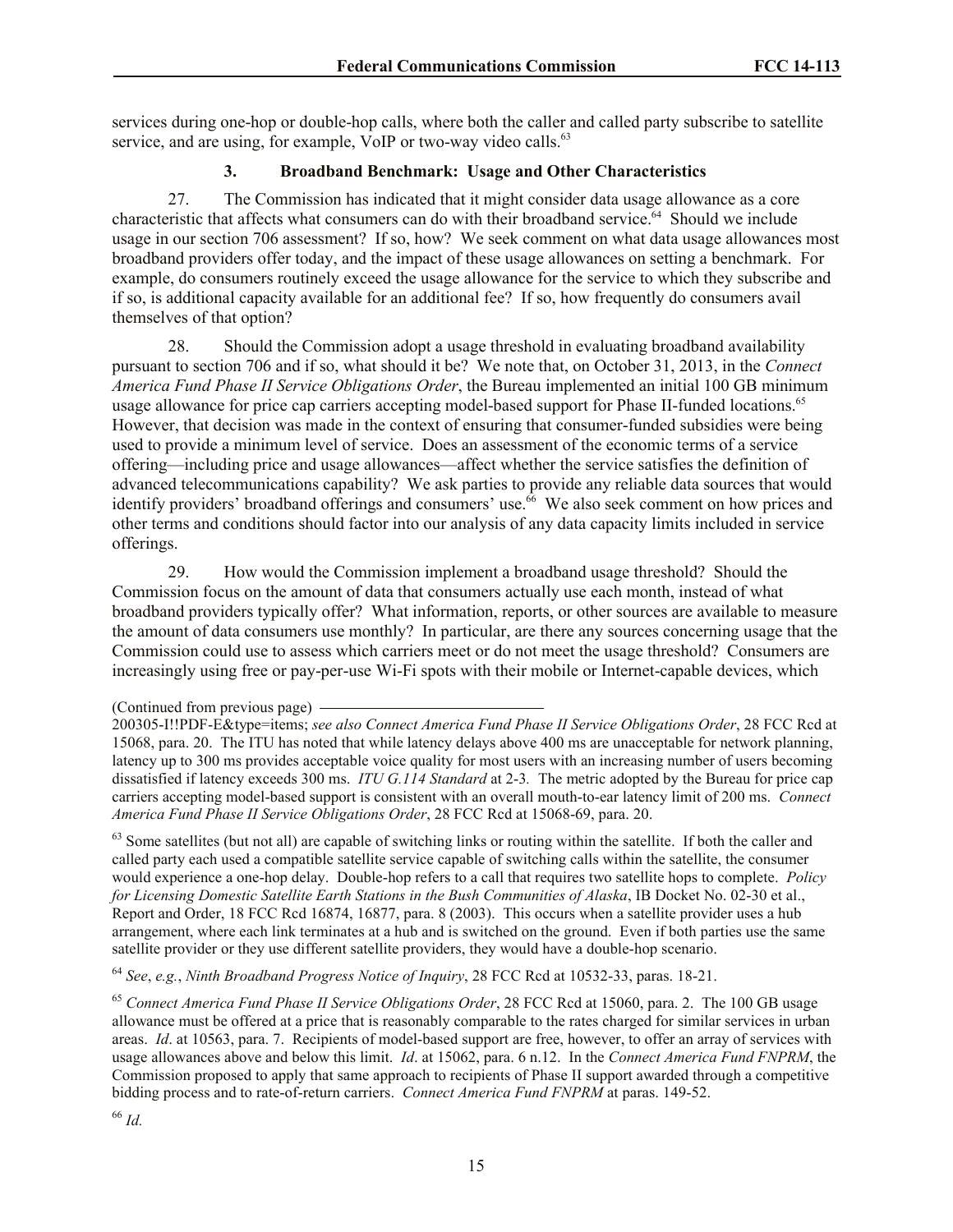helps consumers stay below their usage limits.<sup>67</sup> How should the Commission consider Wi-Fi access in its analysis of usage allowances? Should the Commission consider the fact that some consumers may take broadband service from both fixed and mobile providers, and that one or both of such services might provide unlimited usage? Is a certain amount of data capacity needed, per person or per household, on a monthly basis to meet the objectives of section 706?<sup>68</sup> Can usage be analyzed without reference to the price and how should we consider the ability to purchase additional usage? If not, are there data available with which the Commission could analyze price adequately, or should the Commission collect such data as part of its Form 477 program?<sup>69</sup>

30. We seek comment on whether other characteristics of a service in addition to those specifically discussed above might be relevant to a determination of whether it should be considered "advanced telecommunications capability" within the meaning of section 706.<sup>70</sup> What technical and/or economic characteristics of a broadband service should be considered necessary in order for that service to constitute "advanced telecommunications capability?" Are there any other technical issues that we should consider when establishing a benchmark, such as jitter, or consistency (i.e., reliability) of service?<sup>71</sup> How should the Commission interpret the term "advanced telecommunications capability" to ensure broadband providers continue to enable end-users the ability to originate and receive high quality voice, data, graphics, and video telecommunications?

## **4. Relationship Among Fixed, Mobile, and Satellite Services**

31. If we are able to provide estimates concerning mobile and satellite deployment in the next report, should we establish a single speed benchmark regardless of the network technology?<sup>72</sup> If so, what would be an appropriate benchmark? For example, would 10 Mbps/1 Mbps be an appropriate speed threshold? Or, are there reasons to develop speed benchmarks independently for each technology platform?<sup>73</sup> Should the Commission set different latency, data usage, or other criteria for fixed and

<sup>70</sup> *Ninth Broadband Progress Notice of Inquiry*, 27 FCC Rcd at 10528, para. 7.

l <sup>67</sup> *Cisco Visual Networking Index: 2013-18* at 2 (reporting that "[g]lobally, 45 percent of total mobile data traffic was offloaded onto the fixed network through Wi-Fi or femtocell in 2013").

<sup>68</sup> *See*, *e*.*g*., *Fourth Measuring Broadband America Report* at 50-51 (the report indicates that approximately less than 25% of DSL, 38% of fiber, and 45% of the panelists use more than 60 GB per month).

<sup>69</sup> *Modernizing the FCC Form 477 Data Program et al.*, WC Docket No. 11-10 et al., Notice of Proposed Rulemaking, 26 FCC Rcd 1508, 1533-36, paras. 66-76 (2011) (seeking comment on whether and how to collect data on pricing); *Modernizing Form 477 Order*, 28 FCC Rcd at 9892, para. 13 n.29 ("We do not address the collection of price data or service quality and customer satisfaction data at this time, and those issues remain open for consideration.").

<sup>71</sup> *Third Measuring Broadband America Report* at 12; *Fourth Measuring Broadband America Report* at 11; *Technology Transitions et al.,* GN Docket No. 13-5 et al., Order et al., 29 FCC Rcd 1433, 1527, Appx. B para. 33 (2014) (*Technology Transitions Order and NPRM)* ("For example, in reviewing proposals, it will be important for the Commission to understand in detail any changes in the speed, latency, or jitter of the Internet access services offered in the experiment area."); *Rural Health Care Support Mechanism*, WC Docket No. 02-60, Report and Order, 27 FCC Rcd 16678, 16732, para. 116 (2012) ("The Commission also sought comment on the minimum quality of service standards necessary to meet health IT needs, and whether the broadband services program should include a minimum quality of service requirement (including metrics such as reliability, bit delay, jitter, packet dropping probability, and/or bit error rate)."); *USF/ICC Transformation Order*, 26 FCC Rcd at 17701, para. 104.

 $72$  In the last report, the Commission excluded mobile and satellite services from its section 706 finding due to data concerns. *2012 Eighth Broadband Progress Report*, 27 FCC Rcd at 10366-68, paras. 35-41. Below, we seek comment on how to best estimate mobile and satellite deployment. *See infra* paras. 34-35.

<sup>73</sup> *See* Agricultural Act of 2014, Pub. L. No. 113-79, § 6104, 128 Stat. 649, 854 (2014), modifying 7 U.S.C. § 950(bb) (2012) (allowing the Secretary of Agriculture to "consider establishing different transmission rates for fixed broadband service and mobile broadband service").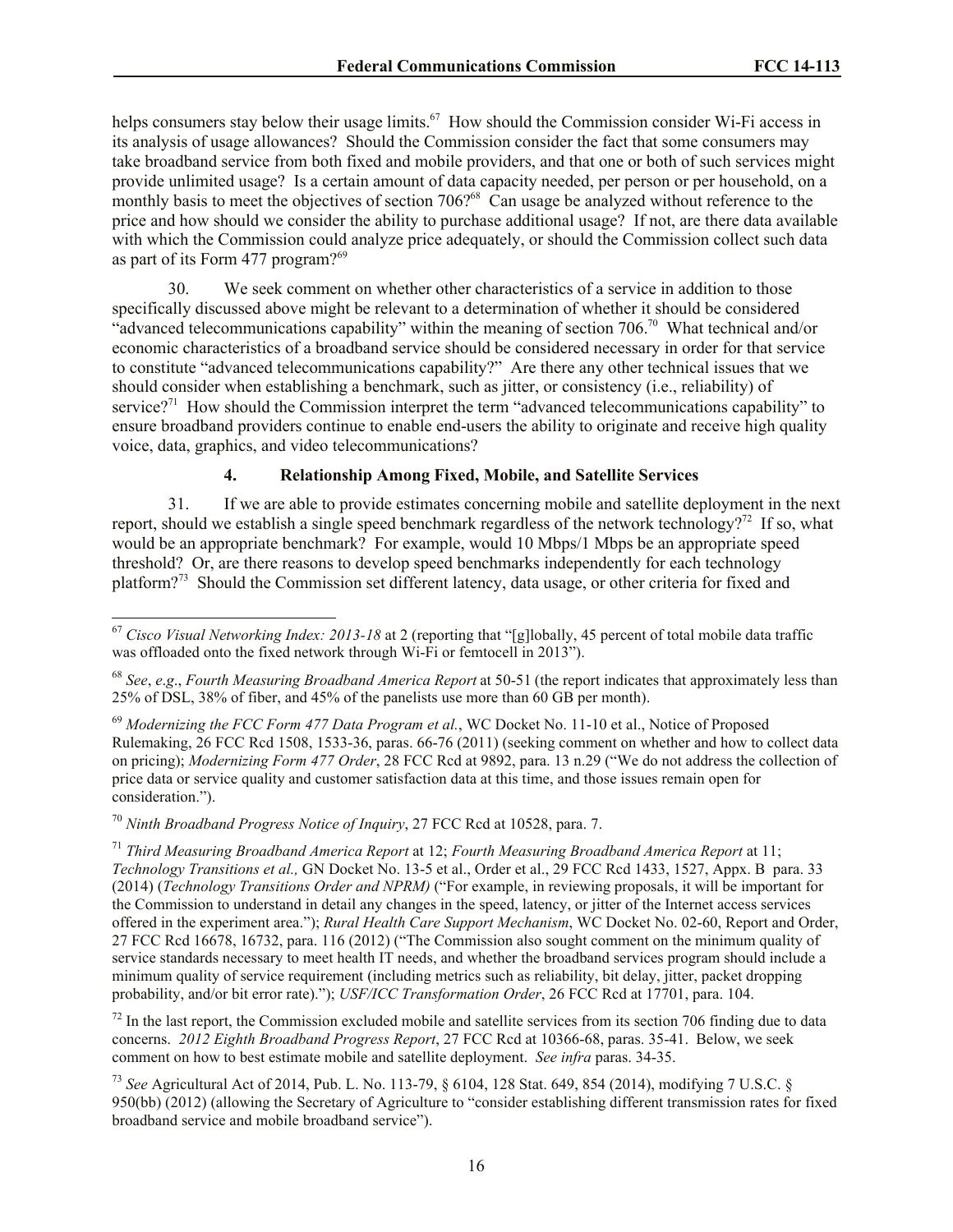mobile services? Why or why not, and what criteria should the Commission use to set such benchmarks? What are the capacity constraints with satellite service? How should we measure and account for satellite capacity limitations when benchmarking broadband in the next report? How should we consider increases in average speeds when benchmarking broadband in the next and future reports?

32. There may be unique advantages and limitations to mobile and fixed services. For example, mobility is a valuable trait, but in the past, we have indicated that mobile services also have been more constrained than fixed services in terms of speed and capacity.<sup>74</sup> We seek comment on how consumers value mobility today. If consumers value mobile and fixed services differently, should we take that into consideration in the context of our section 706 inquiry? The Commission could, for example, establish separate benchmarks for fixed and mobile services, or continue to establish a single benchmark that would apply to all technologies. Under what circumstances does mobile service serve as a functional equivalent for fixed broadband service? If we establish different benchmarks for mobile and fixed service, we seek comment about whether a household or geographic area should be considered served by "advanced telecommunications capability" only if it has access to both fixed and mobile services, as defined using the respective benchmarks. If an area is served by a mobile network that provides broadband service that meets our benchmarks, should that alone be sufficient to determine that area has access to "advanced telecommunications capability?"

# **B. How Should Broadband Deployment Be Measured?**

# **1. Fixed Terrestrial Services**

33. In previous reports, the Commission has relied on the SBI Data collected by NTIA for estimates of fixed residential broadband deployment.<sup>75</sup> We intend to continue relying on SBI Data to provide fixed deployment estimates in the next report and welcome comment on how to improve our analysis.<sup>76</sup> We also seek comment on how we can improve upon our identification of unserved areas and our demographic analysis.<sup>77</sup> Because much of the SBI Data are publicly available, we encourage commenters to conduct and submit their own analyses of the SBI Data and estimates of broadband deployment. Are there ways to refine the accuracy of the SBI Data?<sup>78</sup> We seek comment on whether SBI Data overstates or understates fixed broadband deployment.

<sup>77</sup> *Id*.

l <sup>74</sup> The *USF/ICC Transformation Order* indicated that "while 4G mobile broadband services may meet our speed requirements in many locations, meeting minimum speed and capacity guarantees is likely to prove challenging over larger areas, particularly indoors." *USF/ICC Transformation Order*, 26 FCC Rcd at 17701, para. 104. In the recent *Connect America Fund FNPRM*, the Commission sought to update the record on the role of alternative technologies in Connect America Phase II. *Connect America Fund FNPRM* at paras. 153-56.

<sup>75</sup> *See*, *e.g.*, *2012 Eighth Broadband Progress Report*, 27 FCC Rcd at 10363, para. 28; *2011 Seventh Broadband Progress Report*, 26 FCC Rcd at 8023, para. 24.

<sup>76</sup> *2012 Eighth Broadband Progress Report*, 27 FCC Rcd at 10369-82, paras. 44-84.

<sup>&</sup>lt;sup>78</sup> In the *Connect America* proceeding, the Commission has recognized the value of allowing parties to provide information to supplement the SBI Data in its implementation of universal service reforms. *See*, *e*.*g*., *Connect America Fund*, WC Docket No. 10-90, Report and Order, 28 FCC Rcd 7766, 7777-79, paras. 2, 28-33 (2013)(*Connect America Fund Challenge Order*); *Connect America Fund*, WC Docket No. 10-90, Report and Order, 28 FCC Rcd 7211, 7211, 7216-21, paras. 2, 12-22 (Wireline Comp. Bur. 2013). The purpose of the challenge process is to ensure that funding is not provided in areas served by other broadband providers based on SBI Data as of June 2012. *Connect America Fund Challenge Order*, 28 FCC Rcd at 7776, para. 28; *id*. at 7775, para. 23. The Bureau reached some conclusions for Phase I based on the evidence before it regarding whether SBI Data census block as of June 2012 should be treated as served or unserved and has begun the Phase II challenge process. *Connect America Fund*, WC Docket No. 10-90, Order, 29 FCC Rcd 181, para. 1 (Wireline Comp. Bur. 2014); *Wireline Competition Bureau Commences Connect America Phase II Challenge Process*, WC Docket No.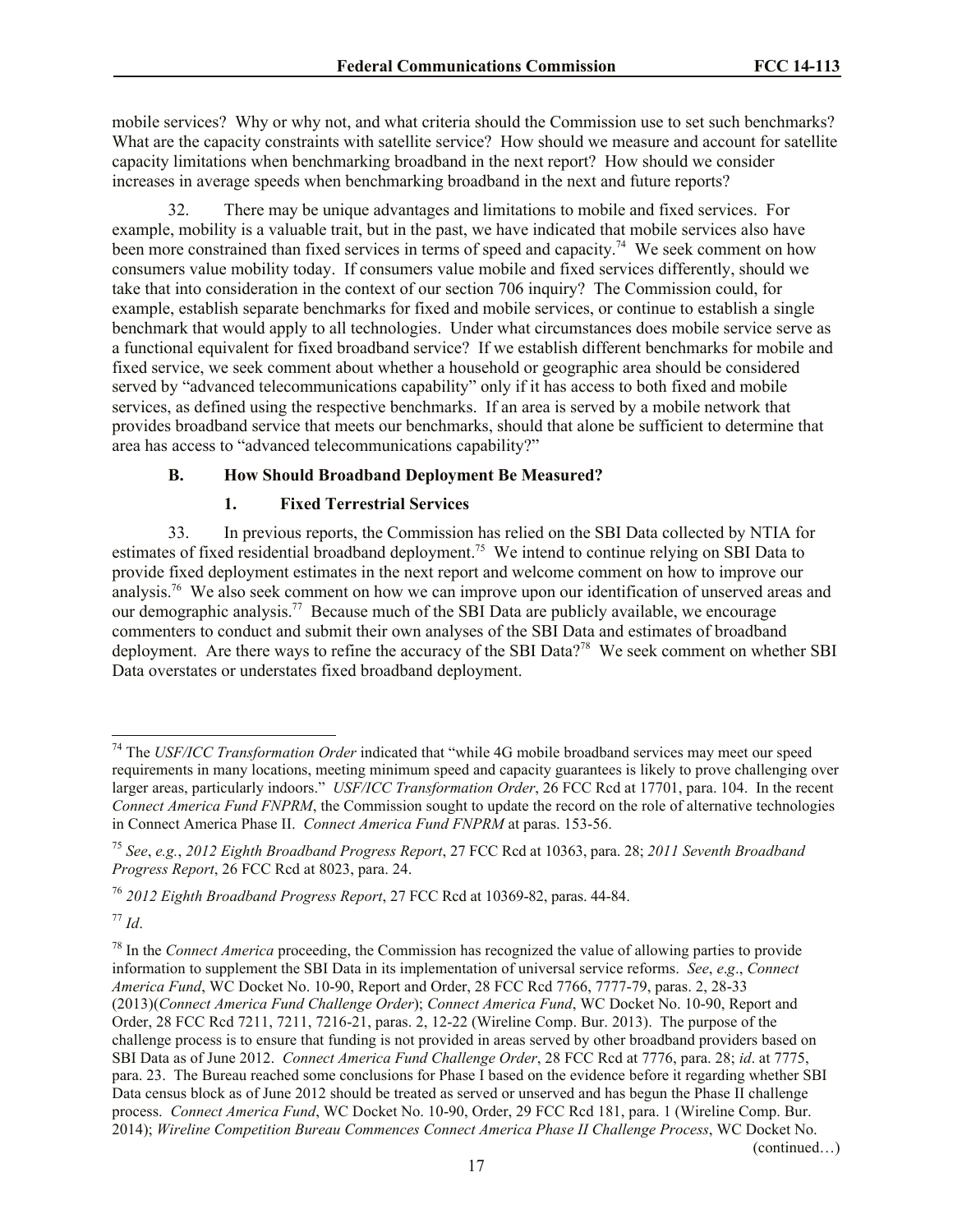# **2. Mobile Services**

34. We seek comment on how to address mobile services in our report. Previous reports have included an expanded discussion of mobile deployment.<sup>79</sup> In its last report, the Commission used two sources of mobile deployment data—SBI Data and Mosaik Data.<sup>80</sup> Ultimately, however, the Commission determined that the available mobile data should not affect the ultimate statutory deployment determination because the available data sources appeared to be not reliable and overstated deployment to a significant degree.<sup>81</sup> The Commission also noted concerns about the latency and usage allowances of available mobile services.<sup>82</sup> Are those concerns valid today? Pursuant to the new rules adopted in the *Modernizing Form 477 Order*, mobile providers must submit deployment data to the Commission, which will result in more reliable mobile deployment estimates in the future.<sup>83</sup> Are there additional data that the Commission should consider when determining the extent of mobile broadband deployment in the United States? Commenters should address any additional considerations the Commission should take into account in benchmarking mobile broadband, such as whether mobile service is consistently available throughout a provider's service area (e.g., inside buildings, across different topographies) and how we could assess mobile adoption rates at a sufficiently granular level.<sup>84</sup>

# **3. Satellite Services**

35. We seek comment on how to incorporate satellite services into our report. In the *2012 Eighth Broadband Progress Report*, the Commission explained the reasons why it did not include satellite services as part of its section 706 finding.<sup>85</sup> Are those concerns valid today? Pursuant to the new rules adopted in the *Modernizing Form 477 Order*, satellite providers must submit deployment data to the

(Continued from previous page)

10-90 et al., DA 14-942 (Wireline Comp. Bur. rel. June 30, 2014). Should the Commission incorporate those findings or any future findings on SBI Data into its section 706 analysis in the next report? Why or why not?

<sup>79</sup> *See*, *e.g.*, *2012 Eighth Broadband Progress Report,* 27 FCC Rcd at 10342, 10382-85, paras. 85-91; *2011 Seventh Broadband Progress Report*, 26 FCC Rcd at 8089-90, para. 34.

<sup>80</sup> *2012 Eighth Broadband Progress Report*, 27 FCC Rcd at 10383, para. 88.

<sup>81</sup> *Id.* at 10366-68, paras. 35-40 (explaining that both the SBI Data and the Mosaik Data have certain limitations that would likely cause the Commission to overstate the extent of mobile broadband deployment meeting any defined broadband thresholds); *2011 Seventh Broadband Progress Report*, 26 FCC Rcd at 8023-24, para. 26.

<sup>82</sup> *2012 Eighth Broadband Progress Report,* 27 FCC Rcd at 10366, para. 35 n.175 (stating "the nature of the available data, and concerns about data caps and latency characteristics of these services limits our ability to make concrete findings about mobile deployment at this time").

<sup>83</sup> *See Modernizing Form 477 Order*, 28 FCC Rcd at 9888, para. 4. However, we do not expect those data to be available for the *Tenth Broadband Progress Report* given that the filing deadline to submit new Form 477 data is October 1, 2014*. See* FCC, *Form 477 Resources for Filers*, http://transition.fcc.gov/form477/ (last visited July 29, 2014).

<sup>84</sup> Form 477 collects mobile broadband handset data at the state level. *See* Federal Communications Commission, Industry Analysis and Technology Division, Wireline Competition Bureau, Local Telephone Competition: Status as of December 31, 2012 2, fig. 1 & 29, tbl.18 (November 2013), http://hraunfoss.fcc.gov/edocs\_public/attachmatch/DOC-324413A1.pdf; *Wireline Competition Bureau Releases Data Specification for Form 477 Data Collection*, WC Docket No. 11-10, Public Notice, 28 FCC Rcd 12665 (Wireline Comp. Bur. 2013). More granular data might include, for example: (1) the average number of mobile handsets per household; (2) whether households have multiple mobile handsets; and (3) does the average number of handsets per household vary across geographic areas, such as on Tribal lands.

<sup>85</sup> *2012 Eighth Broadband Progress Report*, 27 FCC Rcd at 10368, para. 41 ("Finally, as in the Commission's last report, we also exclude satellite from our deployment finding."); *id*. at 10368, para. 41 n.187 (noting that the *2011 Seventh Broadband Progress Report* also excluded "satellite due to incomplete SBI Data and evidence that these services were offered below 4 Mbps/1 Mbps"); *id*. at 10368, para. 42 (noting that "[s]atellite service generally has latency over 100 milliseconds").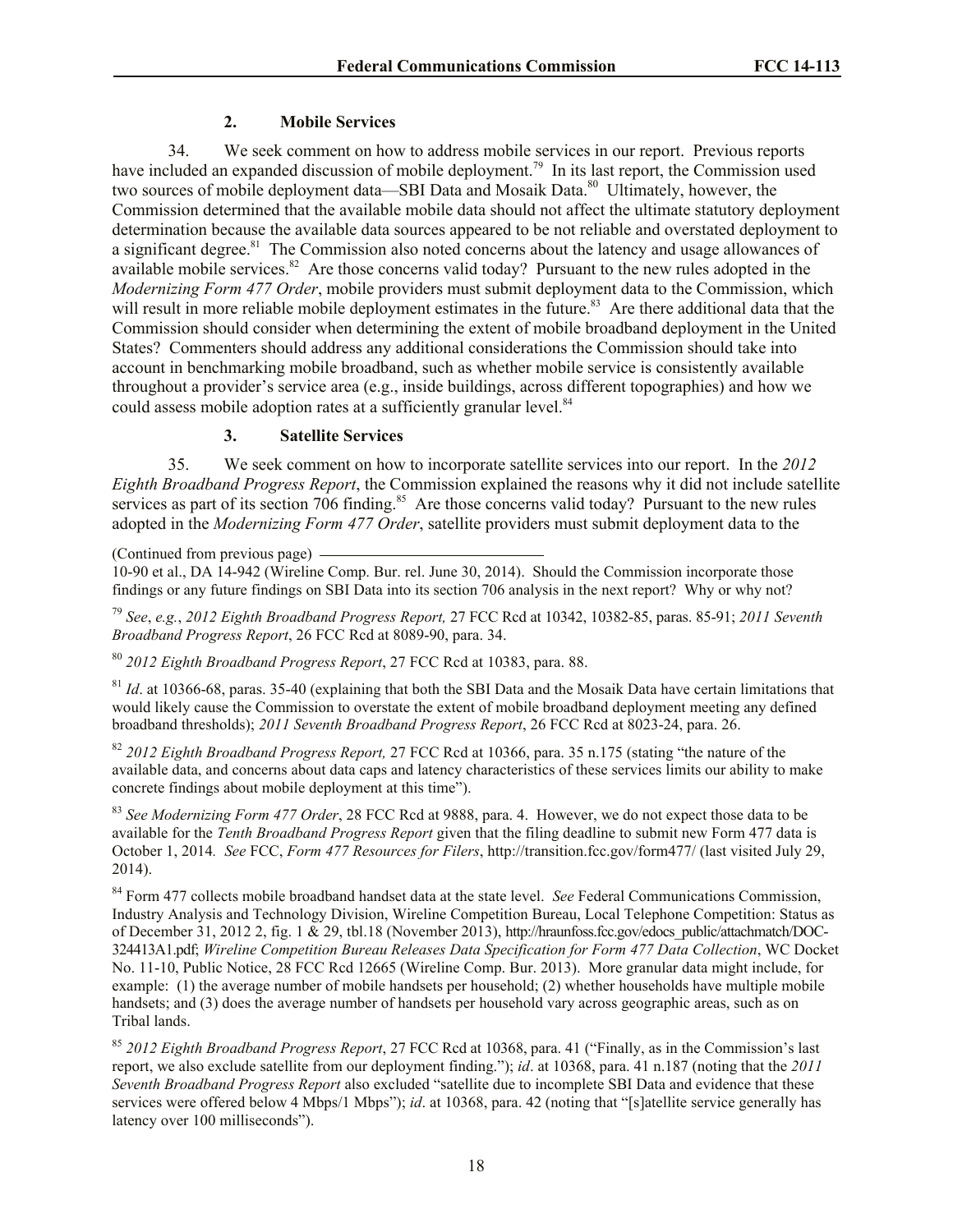Commission, which will result in more reliable satellite deployment estimates in the future.<sup>86</sup> Are there additional data that the Commission should consider when determining the extent of satellite broadband deployment in the United States? Commenters also should address any additional considerations the Commission should take into account in benchmarking satellite broadband, including availability to consumers who lack a clear view of the southern sky.<sup>87</sup>

## **4. Elementary and Secondary Schools and Classrooms**

36. In the *E-rate Modernization NPRM*, the Commission sought comment on a number of cross-cutting issues regarding the collection of accurate, relevant and timely data to track our progress in meeting the goals, including the connectivity goals proposed in the *E-rate Modernization NPRM*. <sup>88</sup> We welcome suggestions for other data sources or ways we can improve our data collection and analysis of broadband availability to elementary and secondary schools and classrooms.

#### **5. Other Data**

l

37. We seek comment on ways to improve the Commission's annual broadband progress reports, such as incorporating new data sources or conducting our analysis differently. Are there other ongoing efforts to collect broadband deployment or availability data that were not available, or that we did not include, in prior reports? We seek input on whether there are any particular surveys or other reports that would be particularly beneficial to our section 706 analysis.

## **C. Is Broadband Being Deployed to All Americans in a Reasonable and Timely Fashion?**

38. The present *Inquiry* concerns the status of broadband availability and deployment to *all* Americans, including elementary and secondary schools and classrooms.<sup>89</sup> The Commission has repeatedly said that the statutory inquiry requires us to examine not only physical availability but also broadband price, quality, and adoption.<sup>90</sup> When assessing broadband deployment and availability, the Commission previously considered such factors as end-user price, quality, and adoption.<sup>91</sup> We seek

<sup>88</sup> *Modernizing the E-rate Program for Schools and Libraries*, WC Docket No. 13-184, Notice of Proposed Rulemaking, 28 FCC Rcd 11304, 11320, para. 52 (2013) (*E-rate Modernization NPRM*); *see also Modernizing the E-rate Program for Schools and Libraries*, WC Docket No. 13-184, Report and Order et al., FCC 14-99 (rel. July 23, 2014).

<sup>89</sup> 47 U.S.C. § 1302(b) (requiring the Commission annually to "initiate a notice of inquiry concerning the availability of advanced telecommunications capability to *all Americans* (including, in particular, elementary and secondary schools and classrooms)") (emphasis added). In conducting this inquiry, the Commission must "determine whether advanced telecommunications capability is being deployed to *all* Americans in a reasonable and timely fashion." *Id*. (emphasis added).

<sup>90</sup> The Commission concluded in the *2012 Eighth Broadband Progress Report* that Congress intended the annual section 706(b) inquiries to be broader than a narrow examination of physical network deployment and should also include "an assessment of a variety of factors indicative of broadband availability, such as broadband cost, quality, and adoption by consumers." *2012 Eighth Broadband Progress Report,* 27 FCC Rcd at 10363, para. 27; *see also 2011 Seventh Broadband Progress Report*, 26 FCC Rcd at 8020-21, paras. 18-20; *Open Internet NPRM*, 29 FCC Rcd at 5611, para. 145 ("In addition, we note that Congress did not define 'deployment.' We believe Congress intended this term to be construed broadly, and thus, consistent with precedent, we have interpreted it to include the extension of networks as well as the extension of the capabilities and capacities of those networks.").

<sup>91</sup> *2012 Eighth Broadband Progress Report*, 27 FCC Rcd at 10363, para. 27.

<sup>86</sup> *See Modernizing Form 477 Order*, 28 FCC Rcd at 9900-01, para. 28. However, we do not expect those data to be available for the *Tenth Broadband Progress Report*.

<sup>87</sup> *See*, *e.g.*, *Ninth Broadband Progress Notice of Inquiry*, 27 FCC Rcd at 10532, 10537, paras. 17, 36; *see also*  HughesNet, *What Equipment Do you Need for Satellite Internet?*, http://www.hughesnetinternet.net/internetguide/what-equipment-do-you-need-for-satellite-internet/ (last visited July 29, 2014) ("All you need in order to access great satellite Internet is a clear view of the southern sky.").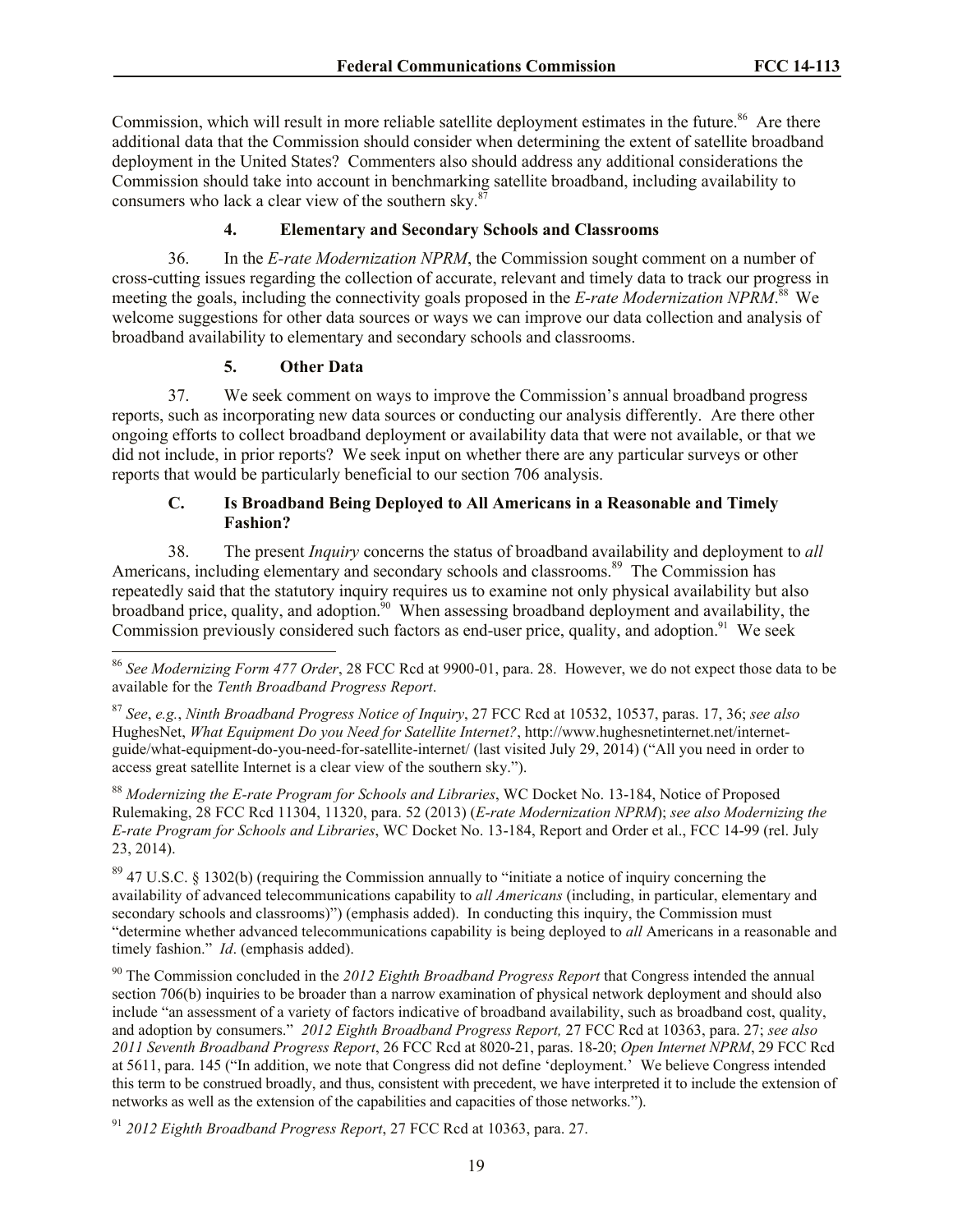comment on that interpretation and how we should measure and analyze broadband deployment and availability in the next report. What other factors, if any, does our analysis lack for evaluating broadband availability, and how should these factors be measured? How would the inclusion of additional factors affect our assessment?

39. The Commission has interpreted "all Americans" as used in section 706 as having its ordinary meaning, and thus as establishing a goal of universal broadband deployment.<sup>92</sup> We seek comment on this interpretation. In prior reports, the Commission has interpreted the phrase "is being deployed" as referring to "existing deployment and current actions that will meaningfully affect broadband deployment in the near future . . . [but not] general plans or goals to deploy broadband, particularly long-range plans or goals that are uncertain to be realized."<sup>93</sup> As part of the assessment required by section 706, the Commission must also include information comparing the extent of broadband service capability in a total of 75 communities in at least 25 countries abroad.<sup>94</sup> The Commission has found that broadband deployment is more likely to be reasonable and timely if communities in the United States compare favorably to foreign communities on broadband service capability metrics and is less likely to be reasonable and timely if U.S. communities compare unfavorably.<sup>95</sup> We seek comment on whether the Commission's interpretations of "all Americans," "is being deployed," and "reasonable and timely" remain appropriate. We seek comment on what factors the Commission should consider in determining whether broadband "is being deployed to all Americans in a reasonable and timely fashion."<sup>96</sup> What is reasonable and timely deployment? Should deployment be understood as measuring the degree of progress toward availability of advanced telecommunications capability to all Americans?

40. *All Americans.* In the *2012 Eighth Broadband Progress Report*, the Commission found that lack of access to broadband is particularly pronounced for certain groups of Americans indicating that nearly one quarter of Americans living in rural areas lack access to 4 Mbps/1 Mbps broadband, and 29 percent of Americas living on all Tribal lands are without such access.<sup>97</sup> The Commission added that for Americans residing on Tribal lands in *rural* areas, the percentage of people without access to fixed broadband meeting the speed threshold rises to 49.5 percent. 98 This lack of access to broadband continues today, as June 2013 SBI Data suggest that 22 percent of Americans living on rural areas lack access to 4 Mbps/1 Mbps broadband, and 18 percent of Americans living on Tribal lands are without such access**.**  The discrepancy persists for higher speeds as well. For example, June 2013 SBI Data suggest that 98 percent of Americans living in urban areas have access to 10 Mbps/1 Mbps service while only 67 percent of Americans residing in rural areas have access to this same service. Additionally, June 2013 SBI Data suggest that 64 percent of Americans living in urban areas have access to 25 Mbps/10 Mbps service while only 25 percent of Americans residing in rural areas have access to this same service.

 $\overline{a}$ 

<sup>92</sup> *Id*. at 10401, para. 135 n.347; *2011 Seventh Broadband Progress Report*, 26 FCC Rcd at 8033, para. 48; *2010 Sixth Broadband Deployment Report*, 25 FCC Rcd at 9574, para. 28 n.119.

<sup>93</sup> *2012 Eighth Broadband Progress Report*, 27 FCC Rcd at 10400-01, para. 135 n.347; *see also 2011 Seventh Broadband Progress Report*, 26 FCC Rcd at 8033, para. 47.

 $94$  47 U.S.C. § 1303(b)(1) ("As part of the assessment and report required by section 1302 of this title, the Federal Communications Commission shall include information comparing the extent of broadband service capability . . . in a total of 75 communities in at least 25 countries abroad.").

<sup>95</sup> *2012 Eighth Broadband Progress* Report, 27 FCC Rcd at 10400-01, para. 135 n.347.

<sup>96</sup> 47 U.S.C. § 1302(b).

<sup>97</sup> *2012 Eighth Broadband Progress Report*, 27 FCC Rcd at 10370-71, paras. 48, 50.

<sup>98</sup> *See id.* at 10371, para. 51; *id*. at para. 52 (indicating the percentage of unserved Americans living on Tribal lands in rural areas is more than eight times the national average)*.*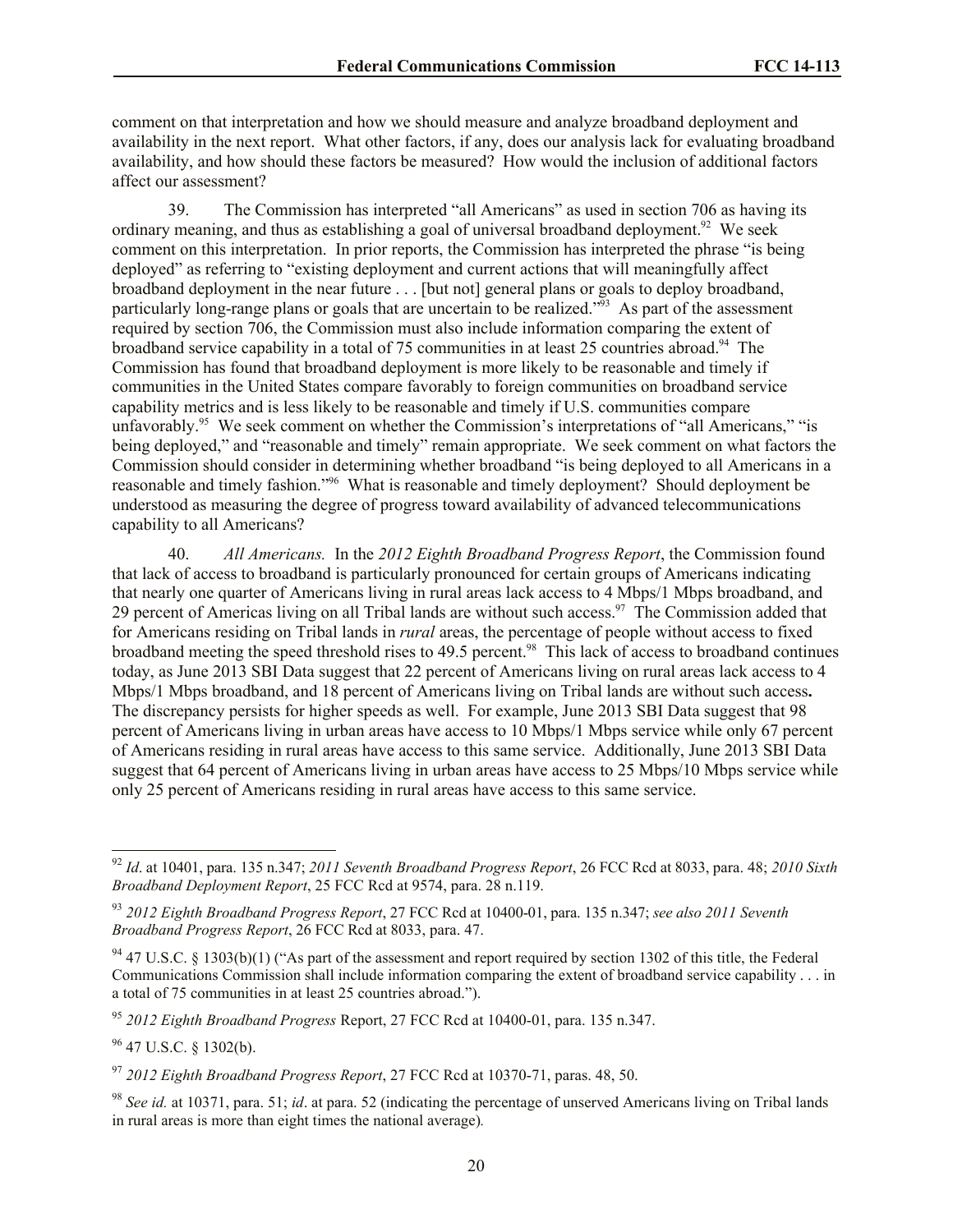41. We also note the deployment trends in urban and rural areas over the last three years. For example, the availability of broadband at 10 Mbps/1 Mbps has gone from 95 to 98 percent of Americans living in urban areas, while the availability of the same service in rural areas has gone from 60 to 67 percent of Americans living in rural areas.<sup>99</sup> Similarly, the availability of broadband at 25 Mbps/10 Mbps has gone from 43 to 64 percent of Americans living in urban areas, while the availability of the same service has gone from 10 to 21 percent of Americans living in rural areas. How should the disparity between rural and urban deployment and the trend in such disparities over time inform our inquiry? Should we base our conclusion about whether advanced telecommunications capability is being deployed to all Americans in a reasonable and timely fashion on whether rural Americans have access to broadband that is "reasonably comparable" to that available in urban areas?<sup>100</sup> For example, if 90 percent of urban residents have access to broadband with particular characteristics, should the fact that a similar service is not available to at least half of rural residents weigh against a determination that deployment to all Americans is reasonable and timely?

42. *Is Broadband Being Deployed in a Reasonable and Timely Manner.* We seek comment on our interpretation of the term "reasonable." In the *2012 Eighth Broadband Progress Report*, the Commission indicated that "broadband deployment is more likely to be reasonable and timely if communities in the United States compare favorably to comparable foreign communities on broadband service capability metrics, and less likely to be reasonable and timely if U.S. communities compare unfavorably."<sup>101</sup> Are there limits to the usefulness of such an analysis? Other countries can have very different characteristics in terms of density and terrain, as well as different regulatory and marketplace structures. Therefore, we seek comment on how best to interpret the term reasonable, including whether to expand the interpretation. For example, should we find that deployment is reasonable if sufficient progress has been made as compared to the prior year? Have there been sufficient changes in broadband deployment and availability that would warrant a different conclusion regarding the reasonableness and timeliness of broadband deployment in the next report? How would we define "sufficient?" In addition, should we take into account the challenges of deploying in rural and other high-cost portions of the country in determining whether broadband deployment has been reasonable? Are there non-rural areas where broadband has not been deployed, and what are the barriers, if any, to deployment there? To the extent that broadband has not been deployed in certain areas, either urban or rural, are there explanations that should inform our understanding of what is reasonable and timely? On the other hand, should we read the word "reasonable" to refer objectively to a degree of progress that is "appropriate?" To what extent should adoption rates be relevant to such an assessment of broadband deployment? We also seek comment on the interplay between the terms "advanced telecommunications capability" and "reasonable." In recent reports and inquiries, the Commission has interpreted "advanced telecommunications capability" and the accompanying definition to require an evolving broadband standard instead of viewing the term "advanced" and the accompanying definition as merely a way to distinguish this particular type of service – broadband – from other types of basic telecommunications services that were available at the time the provision was drafted. Does the inclusion of the term "reasonable" inform our current interpretation of "advanced telecommunications capability" as an evolving standard?"

43. We seek comment on the extent that broadband providers of all types are investing in their networks to deploy broadband. What are providers doing to upgrade their networks, and where are they making those investments? How much are providers investing, and what are the sources of those

<sup>&</sup>lt;sup>99</sup> Our estimates compare SBI Data as of June 2011 with SBI Data as of June 2013.

<sup>&</sup>lt;sup>100</sup> Congress directed the Commission to base its universal service policies on, among other things, its goal that "[c]onsumers in all regions of the Nation, including . . . those in rural, insular, and high cost areas, should have access to telecommunications and information services, including . . . advanced telecommunications and information services, that are reasonably comparable to those services provided in urban areas and that are available at rates that are reasonably comparable to rates charged for similar services in urban areas." 47 U.S.C. § 254(b)(3).

<sup>101</sup> *2012 Eighth Broadband Progress Report*, 27 FCC Rcd at 10400-01, para. 35 n.347.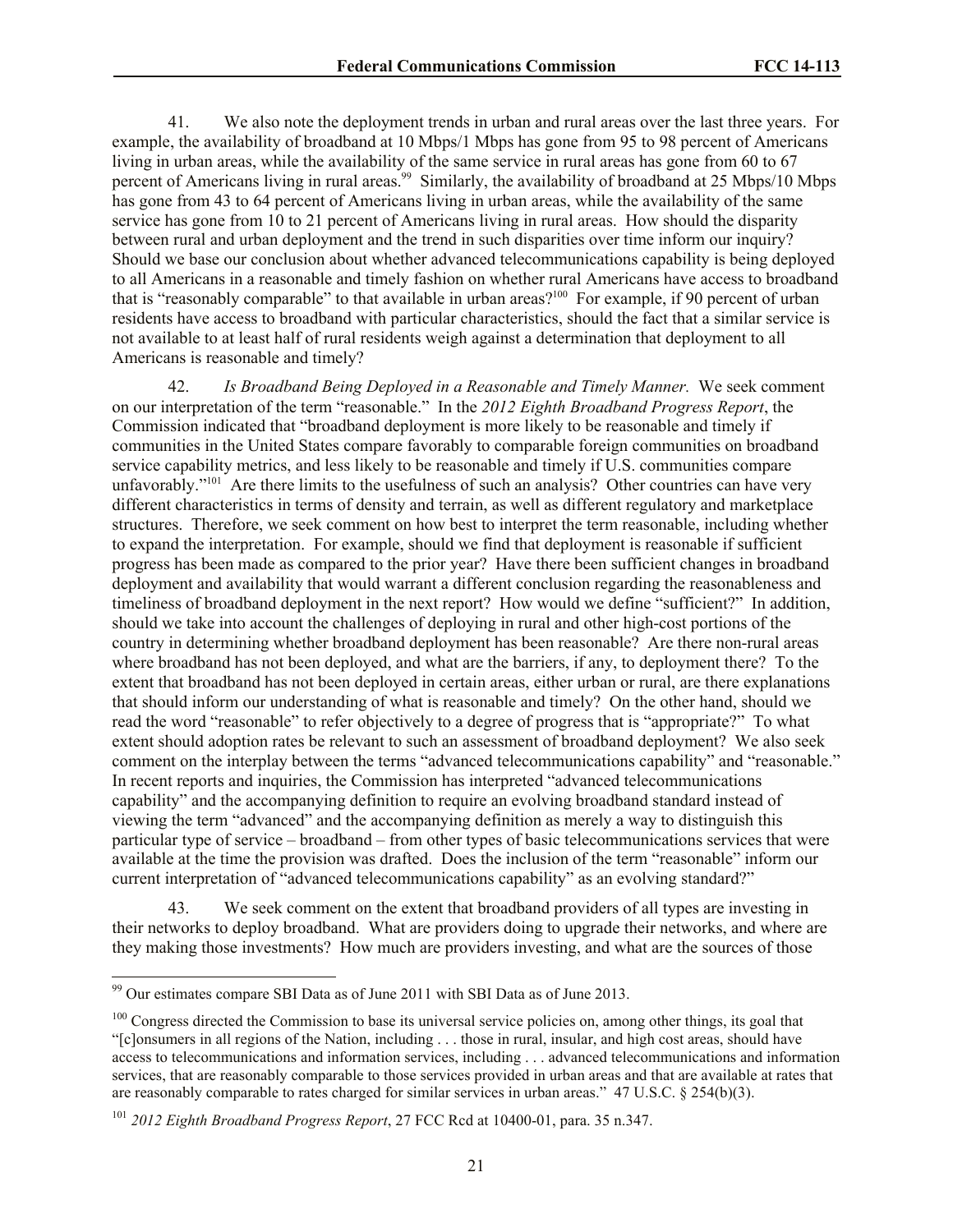funds? Are broadband providers deploying advanced telecommunications capability to their customers, and if so, how quickly? Are non-traditional broadband providers entering the market, and if so, where?

44. We also seek comment on the impact of the Commission's universal service actions and other government projects concerning broadband deployment since the last report. Specifically, aside from our implementation of Connect America Phase I, Mobility Fund Phase I, and Tribal Mobility Fund Phase I, how have our actions and other government actions helped spur or hinder the further deployment of fixed and mobile networks in unserved areas? For example, the Commission is an active member of the interagency Working Group established by Executive Order 13616 to facilitate broadband deployment on Federal buildings and rights-of-way.<sup>102</sup> Have any rights-of-way actions promoted broadband deployment? What government programs and/or private investment are helping with the unique challenges in deploying broadband to rural areas and Tribal lands? How can the Commission better assess the impact of any deployment investments in unserved areas in the next report?

45. *Price, Quality, and Adoption.* Price continues to be among the leading reasons why some consumers do not subscribe to broadband.<sup>103</sup> The Commission has begun to collect limited and highly targeted price data through the Urban Rate Survey.<sup>104</sup> Given the limited nature of this data collection, how can the Commission use the data to evaluate the impact of pricing on availability? How should the Commission factor the price of broadband into its assessment of broadband deployment and availability in the next report using this data? When we evaluate whether advanced telecommunications capability is being deployed to all Americans in a reasonable and timely fashion, how should we consider whether broadband service is affordable to all Americans and how would we make that determination?<sup>105</sup> Could we rely on other surveys to estimate whether broadband prices are affordable? In evaluating price, should we consider how incomes or the cost of living vary across the country? Are there any sources of data the Commission could use in its assessment? Are there third party data sets that would further the Commission's understanding of broadband-service prices or affordability studies?

46. The quality of broadband services deployed and available to consumers also is an important factor impacting availability. How should the Commission factor service quality, or other

<sup>&</sup>lt;sup>102</sup> Accelerating Broadband Infrastructure Deployment, Exec. Order 13616, 77 Fed. Reg. 36903 (June 14, 2012). In August 2013, the Working Group released a report on its accomplishments to date. *See* Broadband Deployment on Federal Property Working Group, Implementing Executive Order 13616: Progress on Accelerating Broadband Infrastructure and Deployment (2013), http://www.whitehouse.gov/sites/default/files/microsites/ostp/ broadband\_eo\_implementation.pdf. The Commission also released a Notice of Proposed Rulemaking seeking comment on various wireless facilities siting issues as well as expediting federal review for the deployment of small cells, DAS, and other small scale wireless facilities, including possibly excluding these facilities from review under certain statutes and exempting certain temporary towers from the requirement for environmental notification. *See generally Acceleration of Broadband Deployment by Improving Wireless Facilities Siting Policies*, WT Docket No. 13-328 et al., Notice of Proposed Rulemaking, 28 FCC Rcd 14238 (2013).

<sup>103</sup> John Horrigan, Joint Center for Political and Economic Studies*, Broadband Adoption and Usage: What Has Four Years Taught Us?* 2, http://moody.utexas.edu/sites/communication.utexas.edu/files/images/content/tipi/ Horrigan.FCC\_.Summit.02.06.pdf (Feb. 6, 2013) (stating that cost continues to be a barrier to adoption since it was included in a series of factors in the *2010 National Broadband Plan*); Department of Commerce, Economics and Statistics Administration & NTIA, Exploring the Digital Nation: America's Emerging Online Experience 36 (June 2013), http://www.ntia.doc.gov/files/ntia/publications/exploring\_the\_digital\_nation\_ americas emerging online experience.pdf.

<sup>104</sup> *See Wireline Competition Bureau Announces Posting of Broadband Data from Urban Rate Survey and Seeks Comment on Calculation of Reasonable Comparability Benchmark for Broadband Services*, WC Docket No. 10-90, Public Notice, DA 14-944 (Wireline Comp. Bur. rel. June 30, 2014).

<sup>105</sup> *See*, *e.g*., Bureau of Labor Statistics, BLS Reports 1046, Consumer Expenditures in 2012 (Mar. 2014), http://www.bls.gov/cex/csxann12.pdf.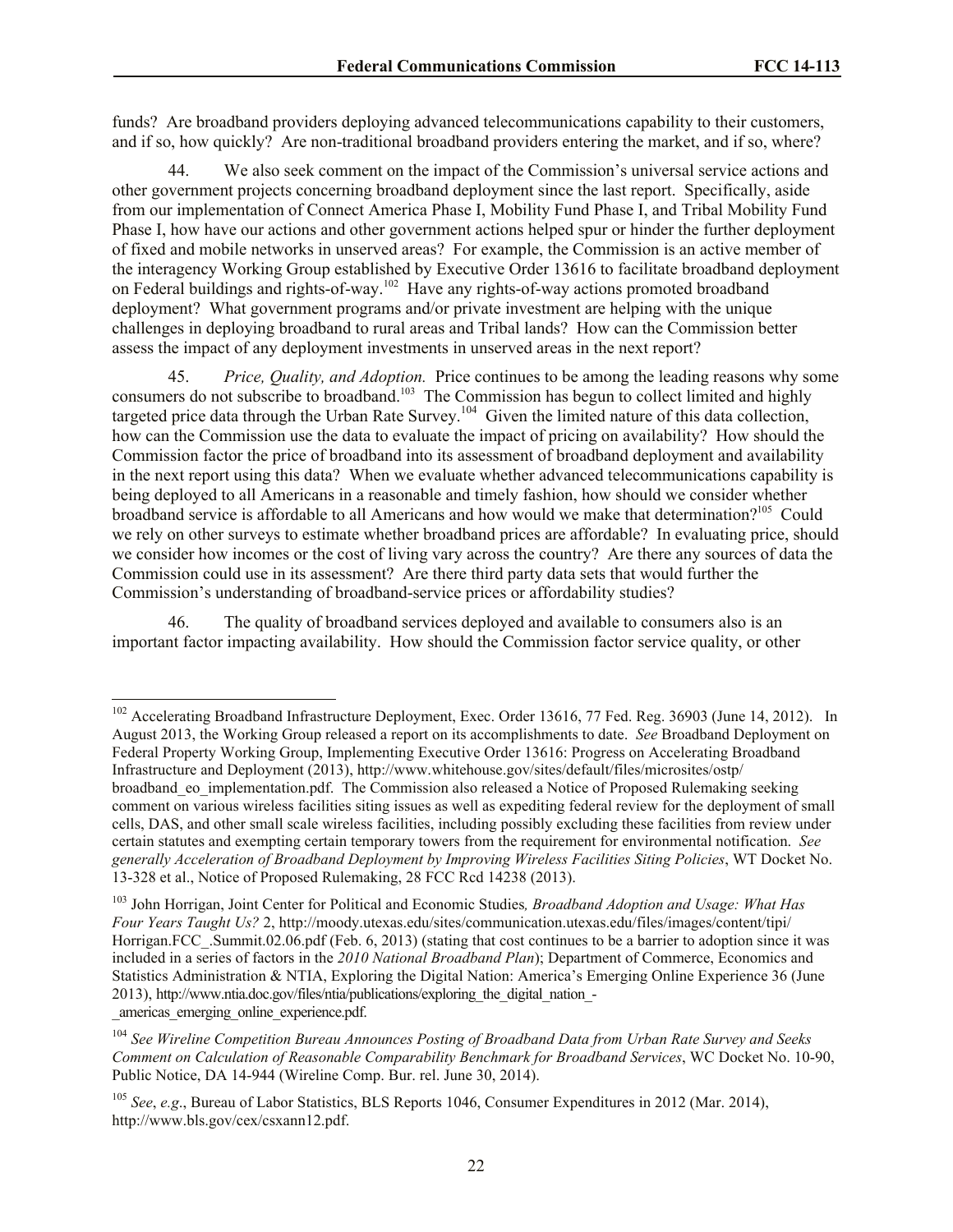characteristics of a service, into its assessment of broadband availability?<sup>106</sup> The Commission continues to expand the Measuring Broadband America project and is expected to publish additional reports in the future, including results on mobile broadband performance.<sup>107</sup> We seek comment on the most recent Measuring Broadband America report. Are there other data sources the Commission should use to assess broadband quality in the next report? Should an assessment of the economic terms of a service offering, such as price, usage allowances, or other ways the service is provided, affect the extent to which a service is reasonably deployed?

47. A 2010 Commission staff paper found 78 percent of those that responded to a 2009 survey were already Internet users and 65 percent were broadband users and that 39 percent of broadband users expressed security concerns, while non-adopters were almost 50 percent more likely than broadband users to raise concerns about security of personal information online. The staff paper also deduced that "[t]his is one factor linked to their lower likelihood of adoption" and there was "significant positive correlation between high levels of worries about personal privacy and non-adoption" of broadband.<sup>108</sup> We seek comment on the staff paper, including the use of a consumer survey as a basis for such findings and whether the work can be validated. What is the correlation between such worries and non-adoption today? Are there other more recent studies or surveys that may complement or contradict the staff paper's findings? How does the data from 2009 compare to the Commission's recent status reports on Internet Access Services? Are there differences in levels of concern in accessing the Internet in general, as compared to accessing it via broadband? If so, what would justify these differences? What is the relevance of privacy and/or security to our section 706(b) determination? Do concerns over personal privacy or security deter consumers from adopting broadband? If so, how are broadband providers addressing these concerns? What other factors or concerns about privacy and security may account for broadband adoption by consumers? Do these other factors have a greater correlation to the lower likelihood of adoption and deployment? What do consumers know about providers' current privacy or security practices and how much of their understanding is accurate? What information do broadband providers voluntarily share with consumers about their privacy and security practices, including regarding their security risk management programs? If privacy and/or security statements are offered voluntarily, are there any obligations, contractual or otherwise, for broadband providers to comply with such commitments? Are there other obligations regarding privacy and/or security which broadband providers may be subject? If so, what are these, and what relevance, if any, would they have to our determination? What is the relationship, if any, between increased consumer awareness of online privacy and security practices and adoption of broadband? How, if at all, do the answers to these questions differ between urban and rural consumers, or between customers of large or small companies?

48. We seek comment on our adoption estimates as an indicator of broadband availability.<sup>109</sup> In the *2012 Eighth Broadband Progress Report*, we presented geographically-specific fixed broadband adoption rates by comparing deployment data (SBI Data) and subscription data (Form 477 Data).<sup>110</sup> We seek comment on this methodology and whether any changes should be made to obtain better estimates of

<sup>106</sup> *Ninth Broadband Progress Notice of Inquiry*, 27 FCC Rcd at 10542, para. 49.

<sup>107</sup> *Fourth Measuring Broadband America Report* at 55.

<sup>108</sup> *See* John B. Horrigan, *Broadband Adoption and Use in America, OBI Working Paper Series No. 1* at 4 (2010) (finding that "[a]lthough this concern is not necessarily a causal factor behind non-adoption decisions, there is a significant positive correlation between high levels of worries about personal privacy and non-adoption"), http://hraunfoss.fcc.gov/edocs\_public/attachmatch/DOC-296442A1.pdf.

<sup>109</sup> *2012 Eighth Broadband Progress Report*, 27 FCC Rcd at 10363, para. 27.

<sup>&</sup>lt;sup>110</sup> *Id.* The Commission stated that "[o]nly 40 percent of Americans that have the option to do so adopt fixed broadband meeting the speed benchmark, citing barriers such as lack of affordability, lack of digital literacy, and a perception that the Internet is not relevant or useful to them." *Id*. at 10346, para. 5.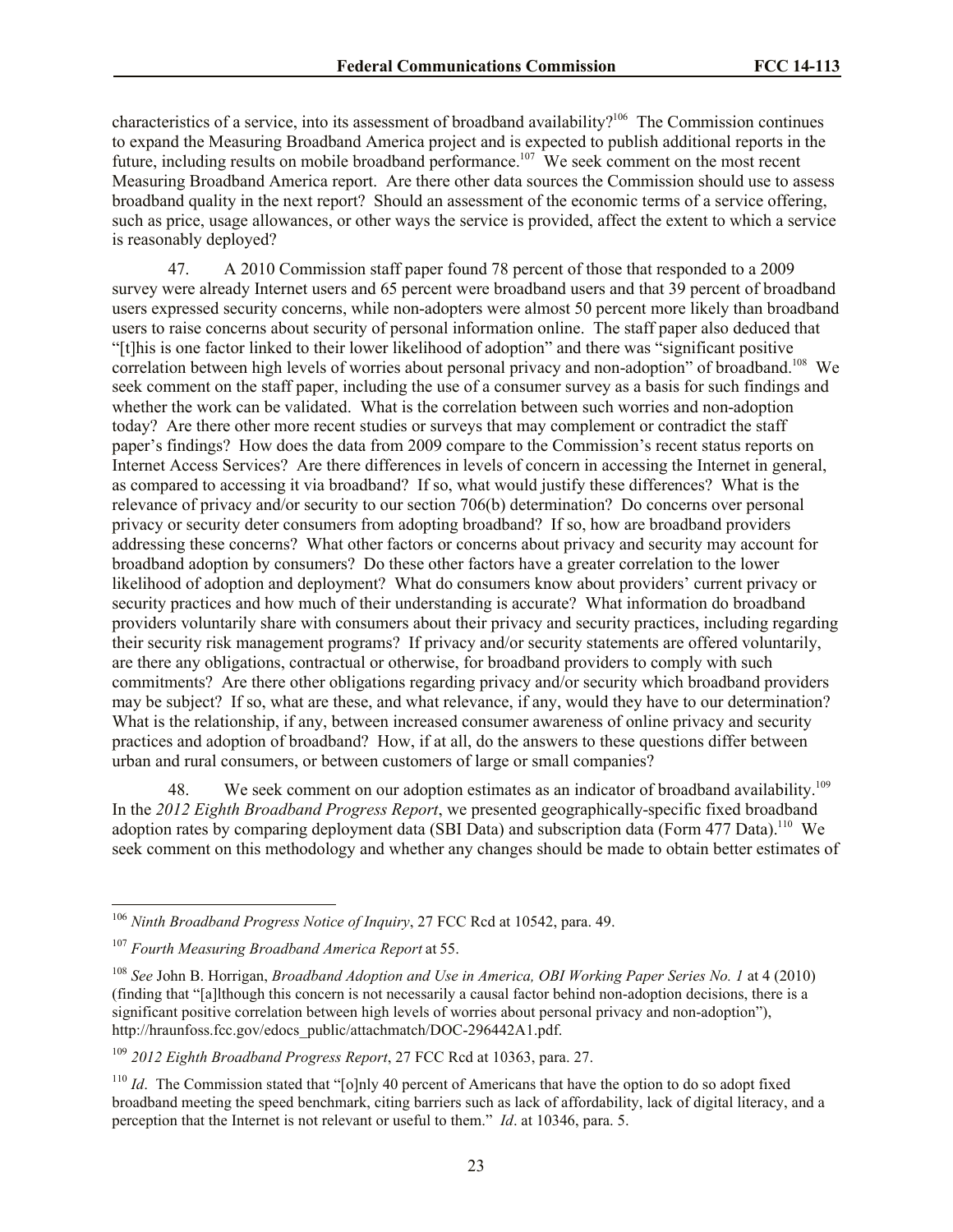broadband adoption.<sup>111</sup> The Commission is currently collecting broadband adoption information about Lifeline subscribers participating in projects selected for the Lifeline Broadband Pilot Program.<sup>112</sup> To what extent can the Commission rely on those data for the purposes of the next report? What is the relevance of low adoption rates to our section 706(b) determination? If adoption in particular populations, or of service with certain characteristics, is low, should we view that as evidence that deployed services are unattractive to consumers and/or that they fail to "enable[] users to originate and receive high-quality voice, data, graphics, and video telecommunications"? What factors influence adoption generally?

### **D. What Actions Can Accelerate Deployment?**

49. Under section 706, if the Commission finds that broadband is not being deployed to all Americans in a reasonable and timely fashion, then the Commission must "take immediate action to accelerate deployment of such capability by removing barriers to infrastructure investment and by promoting competition in the telecommunications market."<sup>113</sup> The Commission has previously identified numerous barriers to infrastructure investment. We seek comment on what immediate actions we could take to accelerate deployment by utilizing "price cap regulation, regulatory forbearance, measures that promote competition in the local telecommunications market, or other regulating methods that remove barriers to infrastructure investment."<sup>114</sup>

50. We also seek comment on the relationship between adoption and deployment of broadband service.<sup>115</sup> We seek comment on the following: (1) costs and delays in building out networks; (2) broadband service quality; (3) lack of affordable broadband Internet access services; (4) lack of trust in broadband and Internet content and services, including concerns about inadequate privacy protections; and  $(5)$  lack of access to devices and other broadband-capable equipment.<sup>116</sup> To what extent do these factors affect broadband deployment and availability? Are there other barriers we should consider in the next report? How can we reduce the impact caused by these barriers? What actions should the Commission take to accelerate broadband deployment and availability? Should those actions be different in rural and non-rural areas? Tribal lands face unique challenges and significant obstacles to the deployment of broadband infrastructure.<sup>117</sup> We seek comment on how the Commission can better

<sup>113</sup> 47 U.S.C. § 1302(b).

 $114$  *Id.* § 1302(a).

<sup>111</sup> *Id*. at 10363, para. 27.

<sup>112</sup> *See generally Lifeline and Link Up Reform and Modernization*, WC Docket No. 11-42, Order, 27 FCC Rcd 15842, 15842, para. 1 (Wireline Comp. Bur. 2012) (announcing the selection of 14 projects for the Lifeline broadband pilot program).

<sup>&</sup>lt;sup>115</sup> The Commission has observed that barriers to adoption can advance or deter broadband deployment because providers will invest money to build and upgrade services where they reasonably expect to receive a return on investment. *2012 Eighth Broadband Progress Report*, 27 FCC Rcd at 10403-04, para. 140; *see also Verizon v. FCC*, 740 F.3d 623, 634, 649 (D.C. Cir. 2014) (finding reasonable the Commission's determination that increased end-user demand for broadband access leads to increased investment in broadband network infrastructure and technologies).

<sup>116</sup> *Id*. at 10403, para. 140; *see GAO Deploying Broadband Report*, Highlights ("Some municipalities, cooperatives, and non-traditional private providers are exploring ways to sponsor and fund broadband projects in unserved and underserved areas.").

<sup>117</sup> *See Improving Communications Services for Native Nations*, CG Docket No. 11-41, Notice of Inquiry, 26 FCC Rcd 2672, 2673, para. 2 (2011) (obstacles include "rural, remote, rugged terrain and areas that are not connected to a road system that increase the cost of installing infrastructure, limited financial resources to pay for telecommunications services that deter investment by commercial providers, a shortage of technically trained Native Nation members to plan and implement improvements, and difficulty in obtaining rights-of-way to deploy infrastructure across some Tribal lands").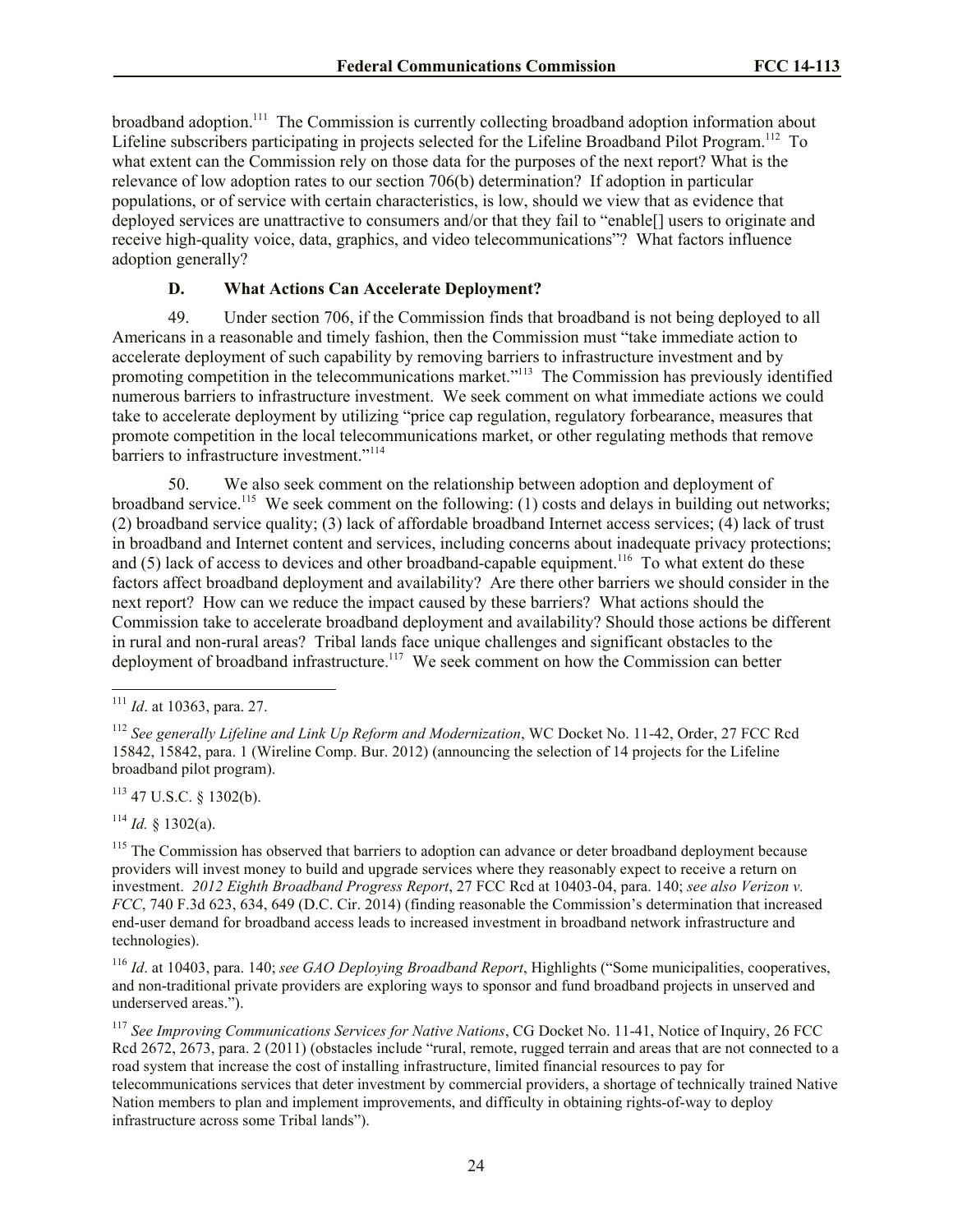accelerate broadband deployment on Tribal lands.<sup>118</sup> What additional concrete steps should the Commission take to assess and improve the state of broadband on Tribal lands?

## **E. Fourth International Broadband Data Report**

51. We seek comment on the next *International Broadband Data Report* and how the Commission can best include this international comparison in the report.<sup>119</sup> Section 706 requires that the Commission include an international comparison of broadband service capability in its annual broadband progress report.<sup>120</sup> Specifically, the Commission must "include information comparing the extent of broadband service capability (including data transmission speeds and price for broadband service capability) in a total of 75 communities in at least 25 countries abroad for each of the data rate benchmarks for broadband service utilized by the Commission to reflect different speed tiers."<sup>121</sup> In previous reports, the Commission noted that the available international broadband data suggest that the United States may lag behind a number of other developed countries in the availability of broadband; the data are not perfectly comparable.<sup>122</sup> How can the Commission further improve the data and analysis included in the *Fourth International Broadband Data Report*? 123

## **III. PROCEDURAL MATTERS**

#### **A. Ex Parte Rules**

52. This proceeding shall be treated as a "permit-but-disclose" proceeding in accordance with the Commission's *ex parte* rules.<sup>124</sup> Persons making *ex parte* presentations must file a copy of any written presentation or a memorandum summarizing any oral presentation within two business days after the presentation (unless a different deadline applicable to the Sunshine period applies). Persons making oral *ex parte* presentations are reminded that memoranda summarizing the presentation must (1) list all persons attending or otherwise participating in the meeting at which the *ex parte* presentation was made,

<sup>119</sup> *See generally Third International Broadband Data Report*, GN Docket No. 11-121, IB Docket No. 10-171, Report, 27 FCC Rcd 9884 (2012) (*Third International Broadband Data Report*)*.*

 $120$  47 U.S.C. § 1303(b).

l

<sup>121</sup> *Id*. § 1303(b)(1); *see also id.* § 1303(b)(2) ("The Commission shall choose communities for the comparison under this subsection in a manner that will offer, to the extent possible, communities of a population size, population density, topography, and demographic profile that are comparable to the population size, population density, topography, and demographic profile of various communities within the United States. The Commission shall include in the comparison under this subsection—(A) a geographically diverse selection of countries; and (B) communities including the capital cities of such countries."); *id*. § 1303(b)(3) ("The Commission shall identify relevant similarities and differences in each community, including their market structures, the number of competitors, the number of facilities-based providers, the types of technologies deployed by such providers, the applications and services those technologies enable, the regulatory model under which broadband service capability is provided, the types of applications and services used, business and residential use of such services, and other media available to consumers.").

<sup>122</sup> *2012 Eighth Broadband Progress Report*, 27 FCC Rcd at 10346, para. 5.

<sup>123</sup> *See generally Third International Broadband Data Report*.

<sup>124</sup> 47 C.F.R. § 1.1200 *et seq.*

<sup>118</sup> *See Tribal Mobility Fund Phase I Auction Closes; Winning Bidders Announced for Auction 902*, AU Docket No. 13-53, Public Notice, 29 FCC Rcd 1974, 1975, para. 1 (Wireless Tel. Bur. 2014) ("The winning bidders are eligible to receive a total of up to \$49,806,874 in one-time Tribal Mobility Fund Phase I universal service support to provide 3G or better mobile voice and broadband services covering a population of 56,932 in 80 biddable areas."); *Technology Transitions Order and NPRM*, 29 FCC Rcd at 1463, para. 83 ("First, we adopt an experiment in which we will solicit proposals to bring advanced services to rural Americans, including residents of Tribal lands, with support from the Connect America Fund, which will allow the Commission to examine different approaches to ensuring universal access to these advanced services in an all-IP world.").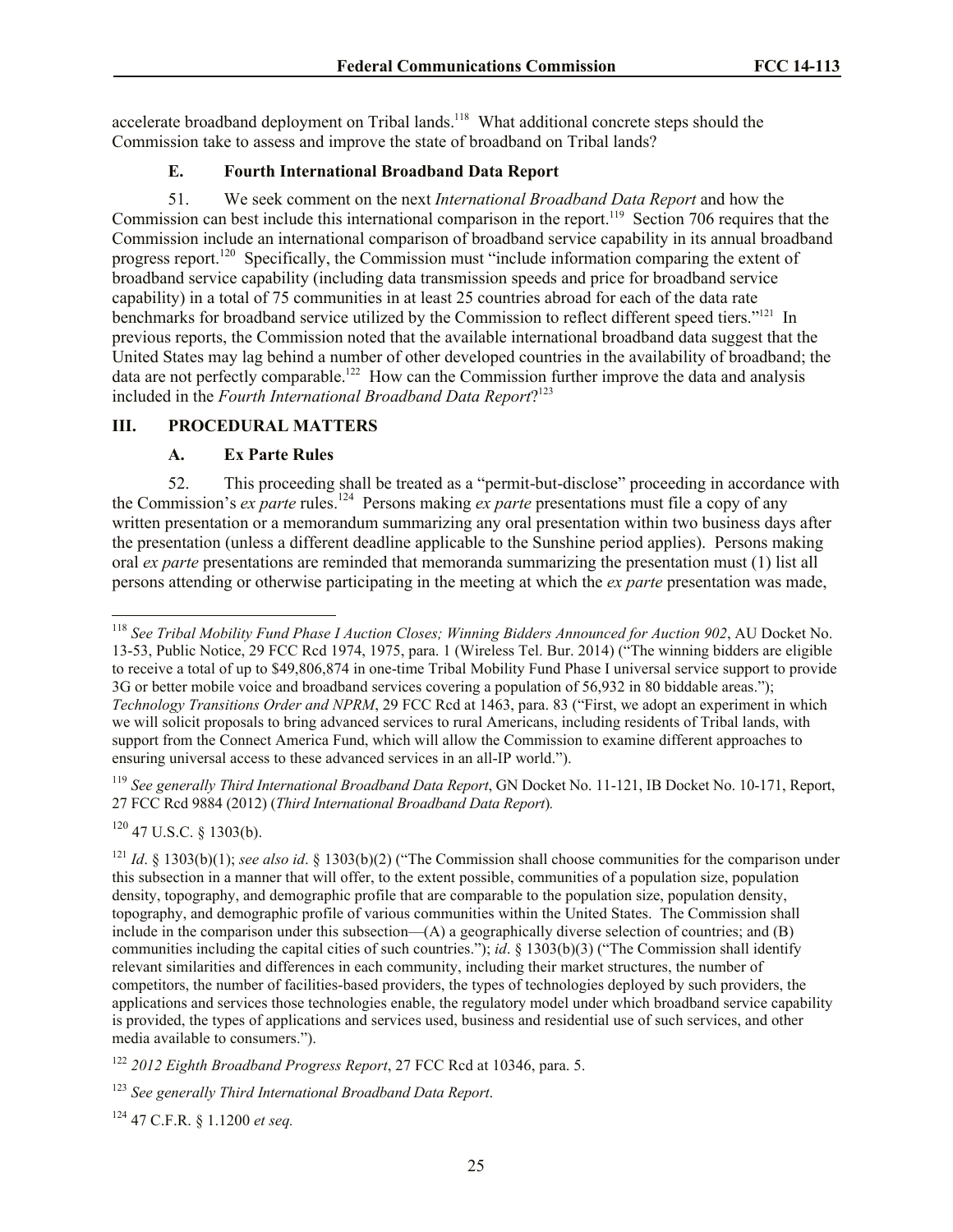and (2) summarize all data presented and arguments made during the presentation. If the presentation consisted in whole or in part of the presentation of data or arguments already reflected in the presenter's written comments, memoranda or other filings in the proceeding, the presenter may provide citations to such data or arguments in his or her prior comments, memoranda, or other filings (specifying the relevant page and/or paragraph numbers where such data or arguments can be found) in lieu of summarizing them in the memorandum. Documents shown or given to Commission staff during *ex parte* meetings are deemed to be written *ex parte* presentations and must be filed consistent with rule 1.1206(b). In proceedings governed by rule 1.49(f) or for which the Commission has made available a method of electronic filing, written *ex parte* presentations and memoranda summarizing oral *ex parte* presentations, and all attachments thereto, must be filed through the electronic comment filing system available for that proceeding, and must be filed in their native format (*e.g.*, .doc, .xml, .ppt, searchable .pdf). Participants in this proceeding should familiarize themselves with the Commission's *ex parte* rules.

# **B. Comment Filing Procedures**

53. Pursuant to sections 1.415 and 1.419 of the Commission's rules, 47 C.F.R. §§ 1.415, 1.419, interested parties may file comments and reply comments on or before the dates indicated on the first page of this document. Comments may be filed using the Commission's Electronic Comment Filing System (ECFS). *See Electronic Filing of Documents in Rulemaking Proceedings*, 63 Fed. Reg. 24121 (1998).

- Electronic Filers: Comments may be filed electronically using the Internet by accessing the ECFS: http://fjallfoss.fcc.gov/ecfs2/.
- **Paper Filers:** Parties who choose to file by paper must file an original and one copy of each filing. Filings can be sent by hand or messenger delivery, by commercial overnight courier, or by first-class or overnight U.S. Postal Service mail. All filings must be addressed to the Commission's Secretary, Office of the Secretary, Federal Communications Commission.
	- All hand-delivered or messenger-delivered paper filings for the Commission's Secretary must be delivered to FCC Headquarters at  $\frac{445}{12}$ th St., SW, Room TW-A325, Washington, DC 20554. The filing hours are 8:00 a.m. to 7:00 p.m. All hand deliveries must be held together with rubber bands or fasteners. Any envelopes and boxes must be disposed of *before* entering the building.
	- Commercial overnight mail (other than U.S. Postal Service Express Mail and Priority Mail) must be sent to 9300 East Hampton Drive, Capitol Heights, MD 20743.
	- $\blacksquare$  U.S. Postal Service first-class, Express, and Priority mail must be addressed to 445 12<sup>th</sup> Street, SW, Washington DC 20554.

## **C. Accessible Formats**

54. To request materials in accessible formats for people with disabilities (braille, large print, electronic files, audio format), send an email to fcc504@fcc.gov or call the Consumer & Governmental Affairs Bureau at 202-418-0530 (voice), 202-418-0432 (tty).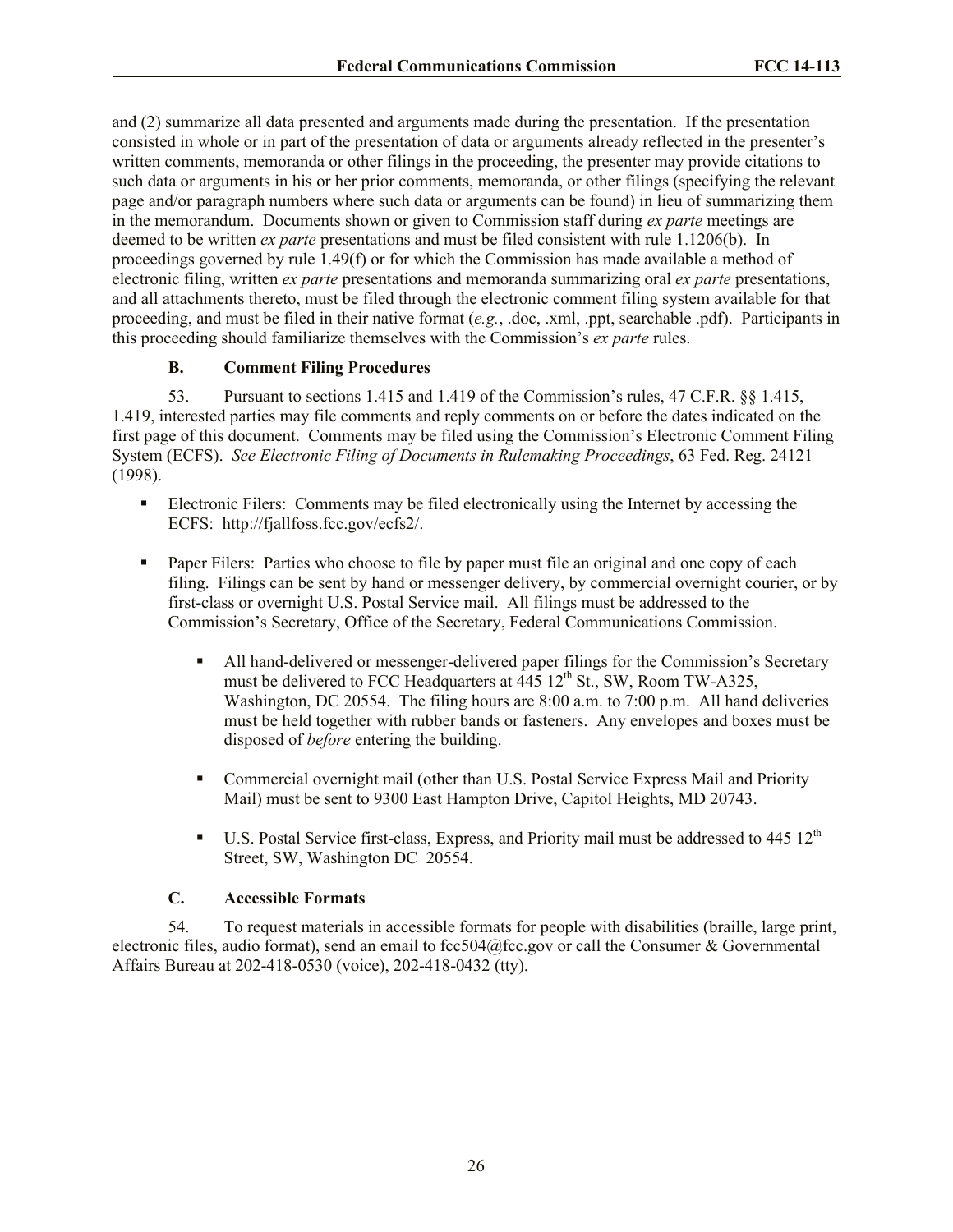# **IV. ORDERING CLAUSE**

55. Accordingly, IT IS ORDERED that, pursuant to section 706 of the Telecommunications Act of 1996, as amended, 47 U.S.C. §§ 1302, 1303, this Notice of Inquiry IS ADOPTED.

## FEDERAL COMMUNICATIONS COMMISSION

Marlene H. Dortch Secretary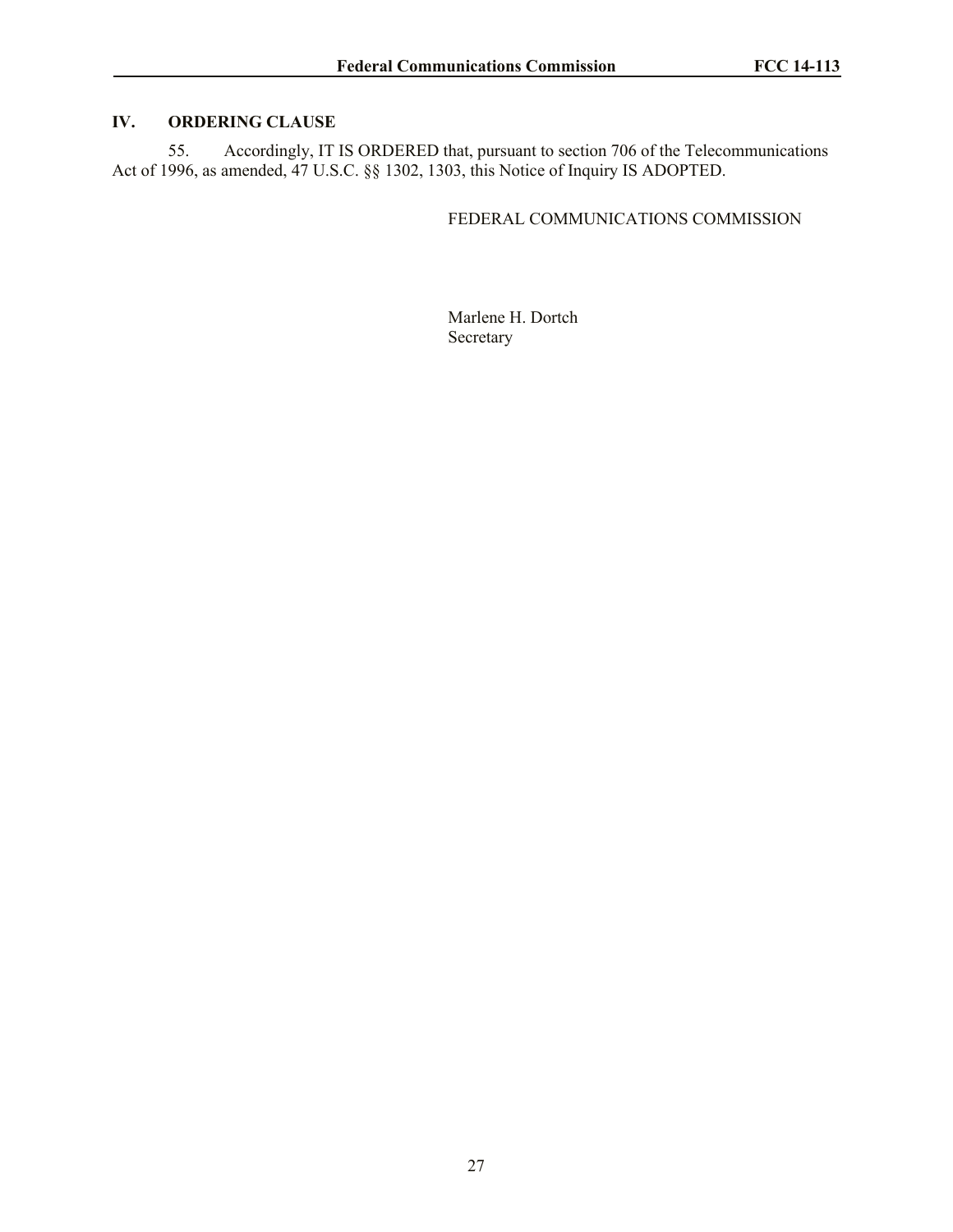#### **STATEMENT OF CHAIRMAN THOMAS E. WHEELER**

Re: *Inquiry Concerning the Deployment of Advanced Telecommunications Capability to All Americans in a Reasonable and Timely Fashion, and Possible Steps to Accelerate Such Deployment Pursuant to Section 706 of the Telecommunications Act of 1996, as Amended by the Broadband Data Improvement Act*, GN Docket No. 14-126.

Congress has instructed us that all Americans should have access to robust broadband services, no matter where they live. Because consumers demand increasing levels of bandwidth capacity to support the applications they want to use online, we are asking if it is time to update the benchmark broadband speed. And as more people adopt faster broadband speeds, we are asking if all consumers, even in the most rural regions, should have greater access to better broadband.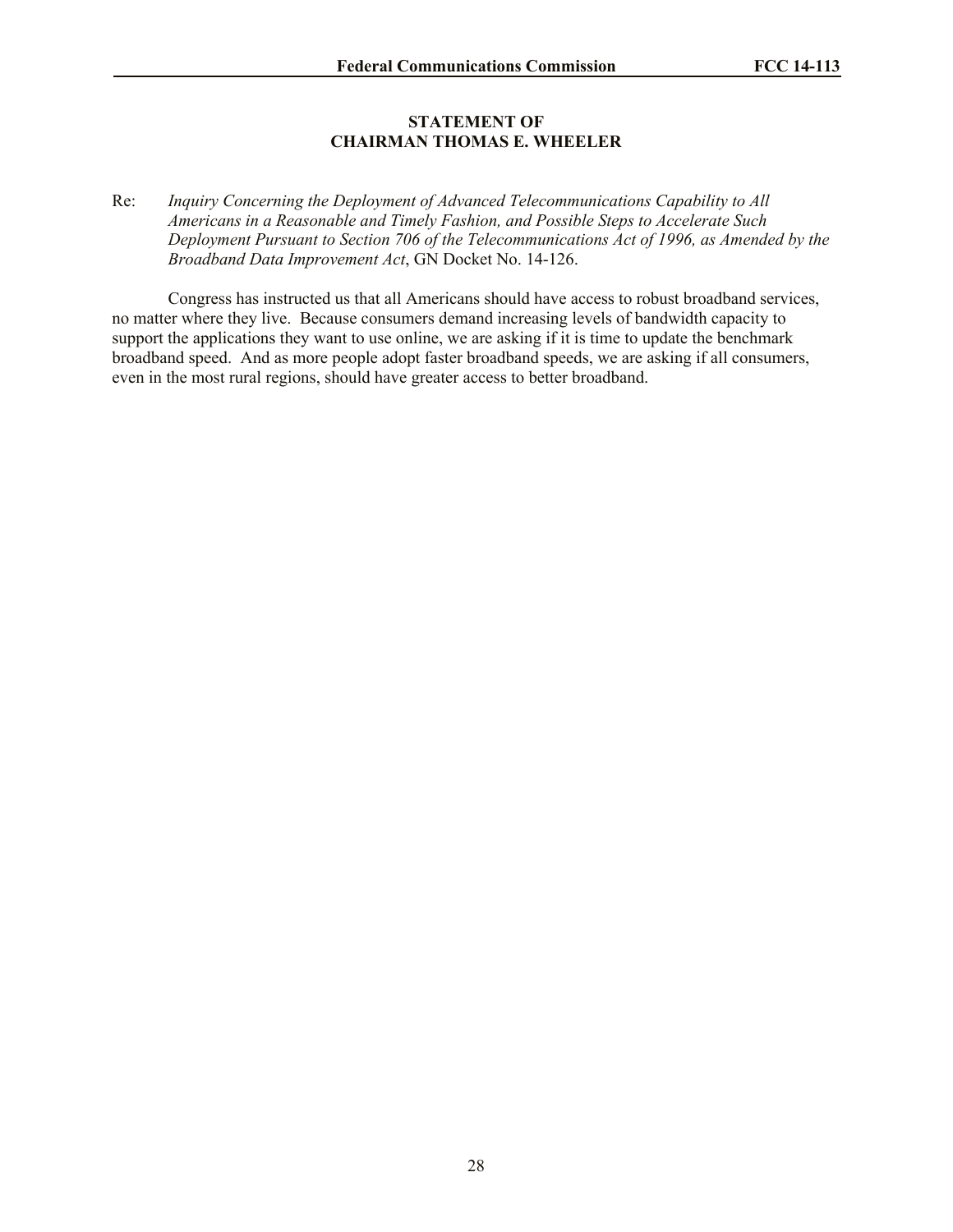#### **STATEMENT OF COMMISSIONER AJIT PAI APPROVING IN PART AND CONCURRING IN PART**

#### Re: *Inquiry Concerning the Deployment of Advanced Telecommunications Capability to All Americans in a Reasonable and Timely Fashion, and Possible Steps to Accelerate Such Deployment Pursuant to Section 706 of the Telecommunications Act of 1996, as Amended by the Broadband Data Improvement Act*, GN Docket No. 14-126.

Today, we launch yet another inquiry into the "availability of advanced telecommunications capability to all Americans," starting the 180-day clock on our next broadband deployment report.<sup>1</sup> I am encouraged by the willingness of my colleagues to accept some important suggestions for improving this item. For example, we now ask how, not whether, to incorporate mobile services and satellite operations into our analysis.<sup>2</sup> We also include in our deployment calculus how much private enterprise, and not just the government, has invested in broadband networks.<sup>3</sup> Accordingly, I am voting to approve in part.

I concur to the extent this notice perpetuates the recent trend of reading section 706 of the Telecommunications Act of 1996 as a roving mandate to do something—*anything*—about broadband. In recent years, the Commission has treated statutory terms like "availability" and "deployment" as openended invitations to intervene into the marketplace, rather than the deregulatory guideposts they are (and Congress intended them to be). And the Commission has invoked section 706 to advance whatever issue seemed appealing at the time—digital literacy,<sup>4</sup> consumers' views regarding the relevance of broadband to their daily lives,<sup>5</sup> or, as in today's order, "the information  $\dots$  broadband providers voluntarily share with consumers about their privacy and security practices, including . . . their security risk management programs."<sup>6</sup>

Aside from flouting the spirit if not the letter of section 706, this scattershot, any-shoe-that-fits approach to regulation distracts us from what consumers want and what the statute demands: immediate action to promote new competition and new infrastructure investments by the private sector in the broadband market.<sup>7</sup> I hope that we will avoid distractions and focus instead on enabling greater deployment—and I look forward to working with my colleagues to get us there.

5 *Id.*

6 *See Notice* at para. 47.

 $747$  U.S.C. § 1302(b) (Commission inquiry must "determine whether advanced telecommunications capability is being deployed to all Americans in a reasonable and timely fashion," with a negative determination requiring "immediate [Commission] action to accelerate deployment of such capability by removing barriers to infrastructure investment and by promoting competition in the telecommunications market.").

<sup>&</sup>lt;sup>1</sup> 47 U.S.C. § 1302(b) (requiring Commission to initiate an annual inquiry into the "availability of advanced" telecommunications capability to all Americans").

<sup>2</sup> *See Notice* at paras. 34, 35.

<sup>3</sup> *Compare Notice* at para. 43 ("We seek comment on the extent that broadband providers of all types are investing in their networks to deploy broadband."), *with Notice* at para. 44 ("We also seek comment on the impact of the Commission's universal service actions and other government projects concerning broadband deployment since the last report.").

<sup>4</sup> *Inquiry Concerning the Deployment of Advanced Telecommunications Capability to All Americans in a Reasonable and Timely Fashion, and Possible Steps to Accelerate Such Deployment Pursuant to Section 706 of the Telecommunications Act of 1996, as Amended by the Broadband Data Improvement Act*, GN Docket No. 11-121, Eighth Broadband Progress Notice of Inquiry, 26 FCC Rcd 11800, 11814, para. 29 (2011).